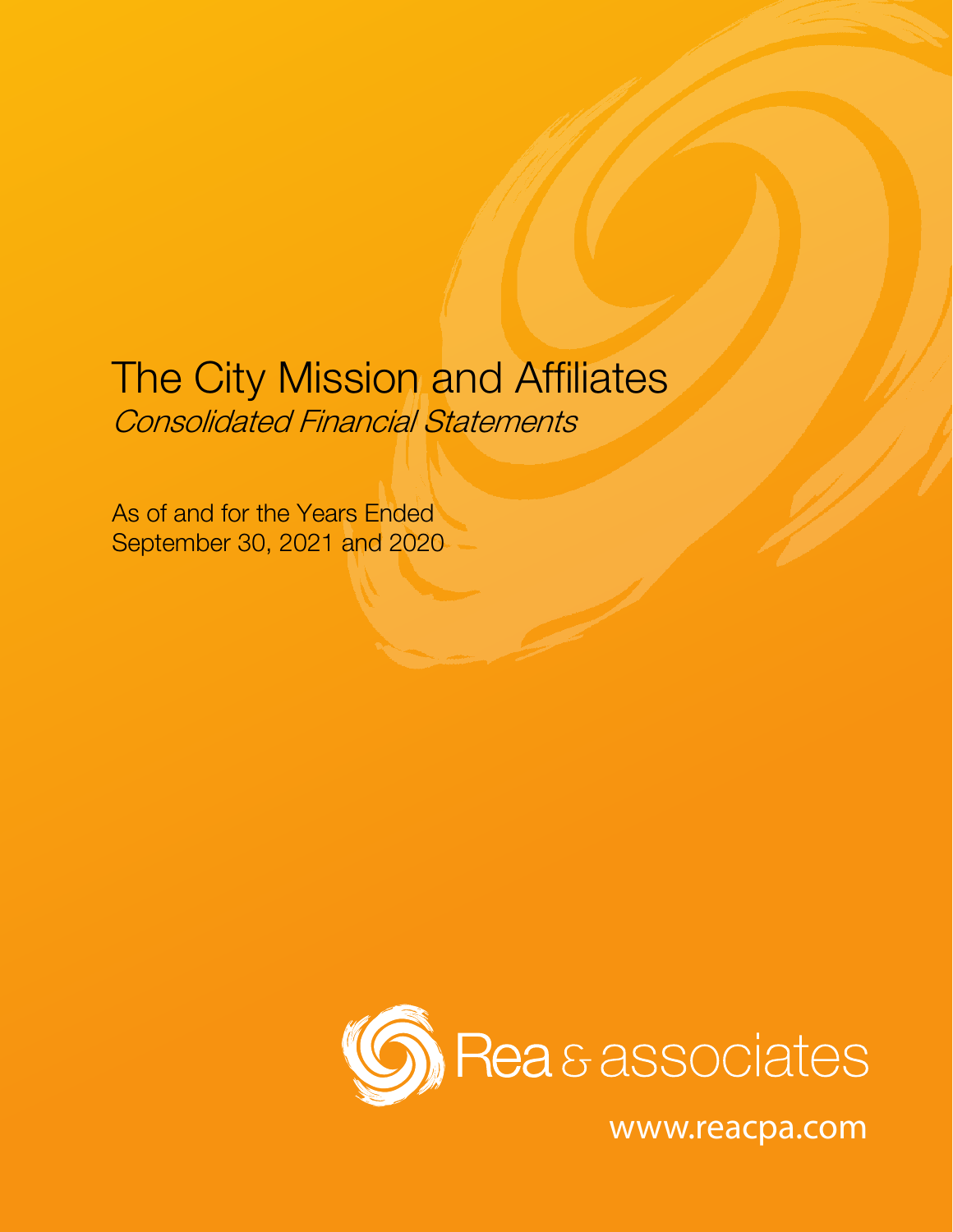# **TABLE OF CONTENTS**

# **PAGE**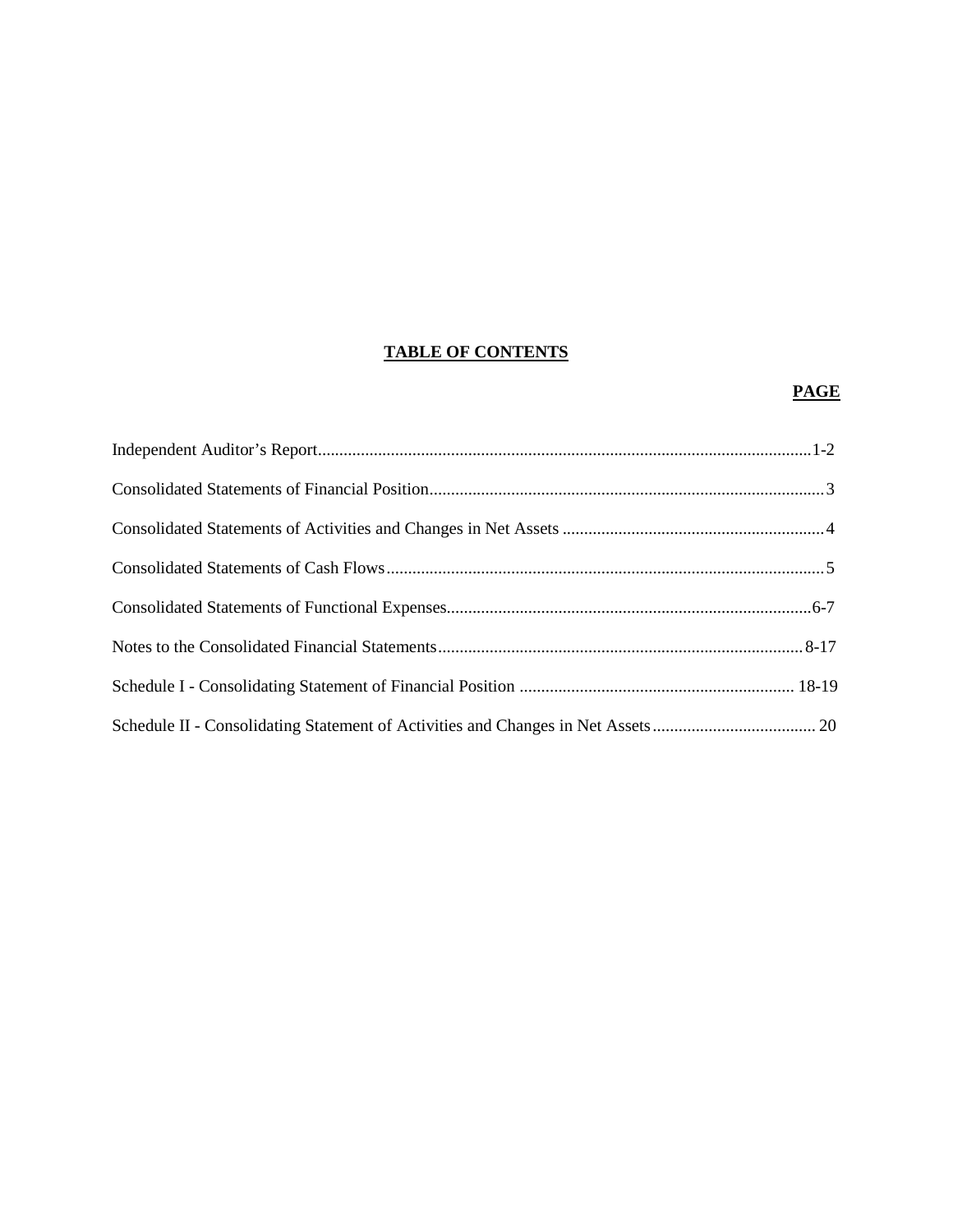

## INDEPENDENT AUDITOR'S REPORT

To the Board of Trustees The City Mission Cleveland, Ohio

#### Report on the Consolidated Financial Statements

We have audited the accompanying consolidated financial statements of The City Mission and Affiliates, which comprise the consolidated statements of financial position as of September 30, 2021 and 2020, and the related consolidated statements of activities and changes in net assets, cash flows and functional expenses for the years then ended, and the related notes to the consolidated financial statements.

#### Management's Responsibility for the Consolidated Financial Statements

Management is responsible for the preparation and fair presentation of these consolidated financial statements in accordance with accounting principles generally accepted in the United States of America; this includes the design, implementation, and maintenance of internal control relevant to the preparation and fair presentation of consolidated financial statements that are free from material misstatement, whether due to fraud or error.

## Auditor's Responsibility

Our responsibility is to express an opinion on these consolidated financial statements based on our audits. We conducted our audits in accordance with auditing standards generally accepted in the United States of America. Those standards require that we plan and perform the audit to obtain reasonable assurance about whether the consolidated financial statements are free from material misstatement.

An audit involves performing procedures to obtain audit evidence about the amounts and disclosures in the consolidated financial statements. The procedures selected depend on the auditor's judgment, including the assessment of the risks of material misstatement of the consolidated financial statements, whether due to fraud or error. In making those risk assessments, the auditor considers internal control relevant to the entity's preparation and fair presentation of the consolidated financial statements in order to design audit procedures that are appropriate in the circumstances, but not for the purpose of expressing an opinion on the effectiveness of the entity's internal control. Accordingly, we express no such opinion. An audit also includes evaluating the appropriateness of accounting policies used and the reasonableness of significant accounting estimates made by management, as well as evaluating the overall presentation of the consolidated financial statements.

We believe that the audit evidence we have obtained is sufficient and appropriate to provide a basis for our audit opinion.

#### Opinion

In our opinion, the consolidated financial statements referred to above present fairly, in all material respects, the consolidated financial position of The City Mission and Affiliates as of September 30, 2021 and 2020, and the changes in their net assets and their cash flows for the years then ended in accordance with accounting principles generally accepted in the United States of America.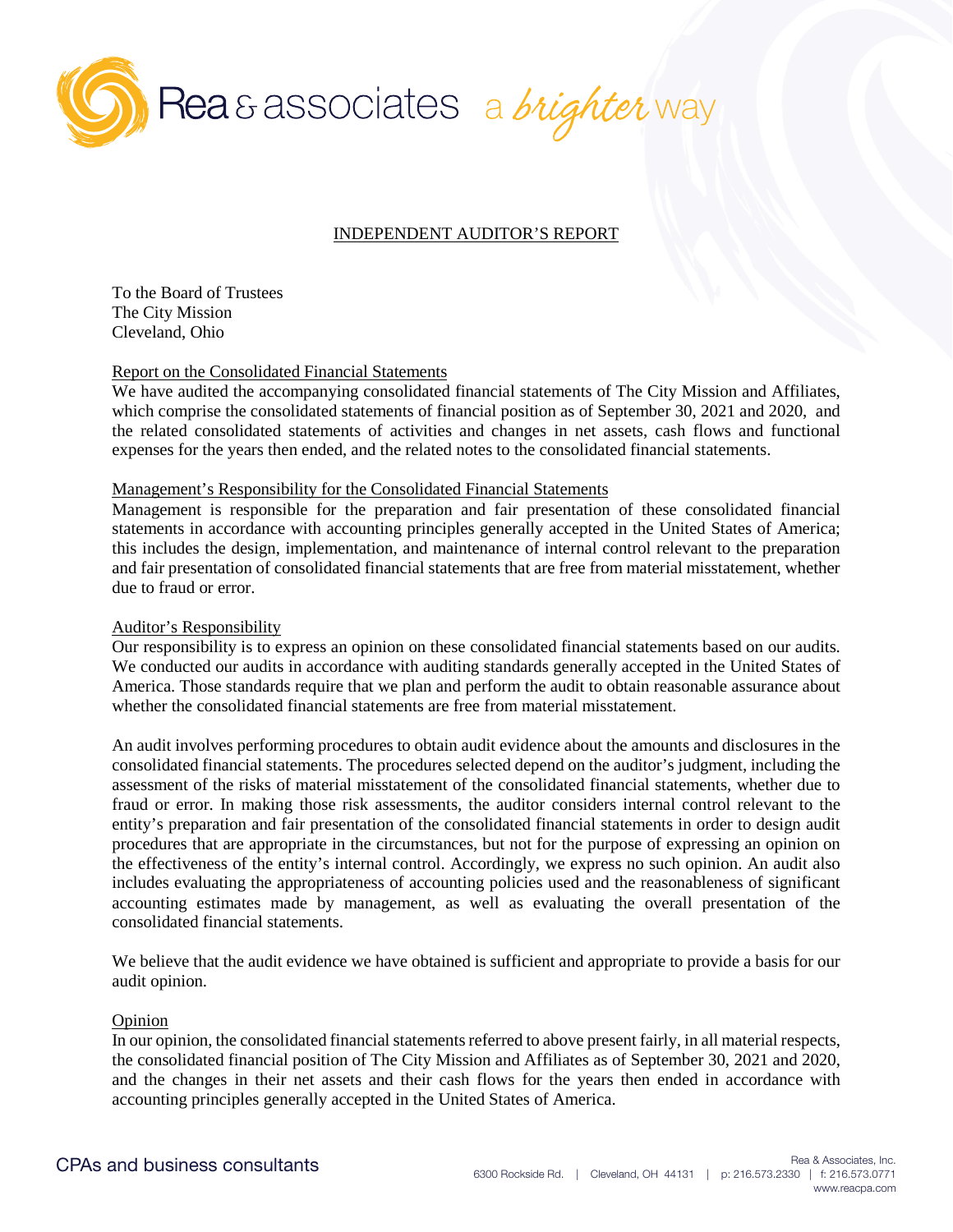#### Report on Supplementary Information

Our audits were conducted for the purpose of forming an opinion on the consolidated financial statements as a whole. The supplementary consolidating information is presented for purposes of additional analysis, and is not a required part of the consolidated financial statements. Such information is the responsibility of management and was derived from, and relates directly to, the underlying accounting and other records used to prepare the consolidated financial statements. The information has been subjected to the auditing procedures applied in the audits of the consolidated financial statements and certain additional procedures, including comparing and reconciling such information directly to the underlying accounting and other records used to prepare the consolidated financial statements or to the consolidated financial statements themselves, and other additional procedures in accordance with auditing standards generally accepted in the United States of America. In our opinion, the information is fairly stated in all material respects in relation to the consolidated financial statements as a whole.

Rea & Associates, Inc.

Rea & Associates, Inc. Cleveland, Ohio November 29, 2021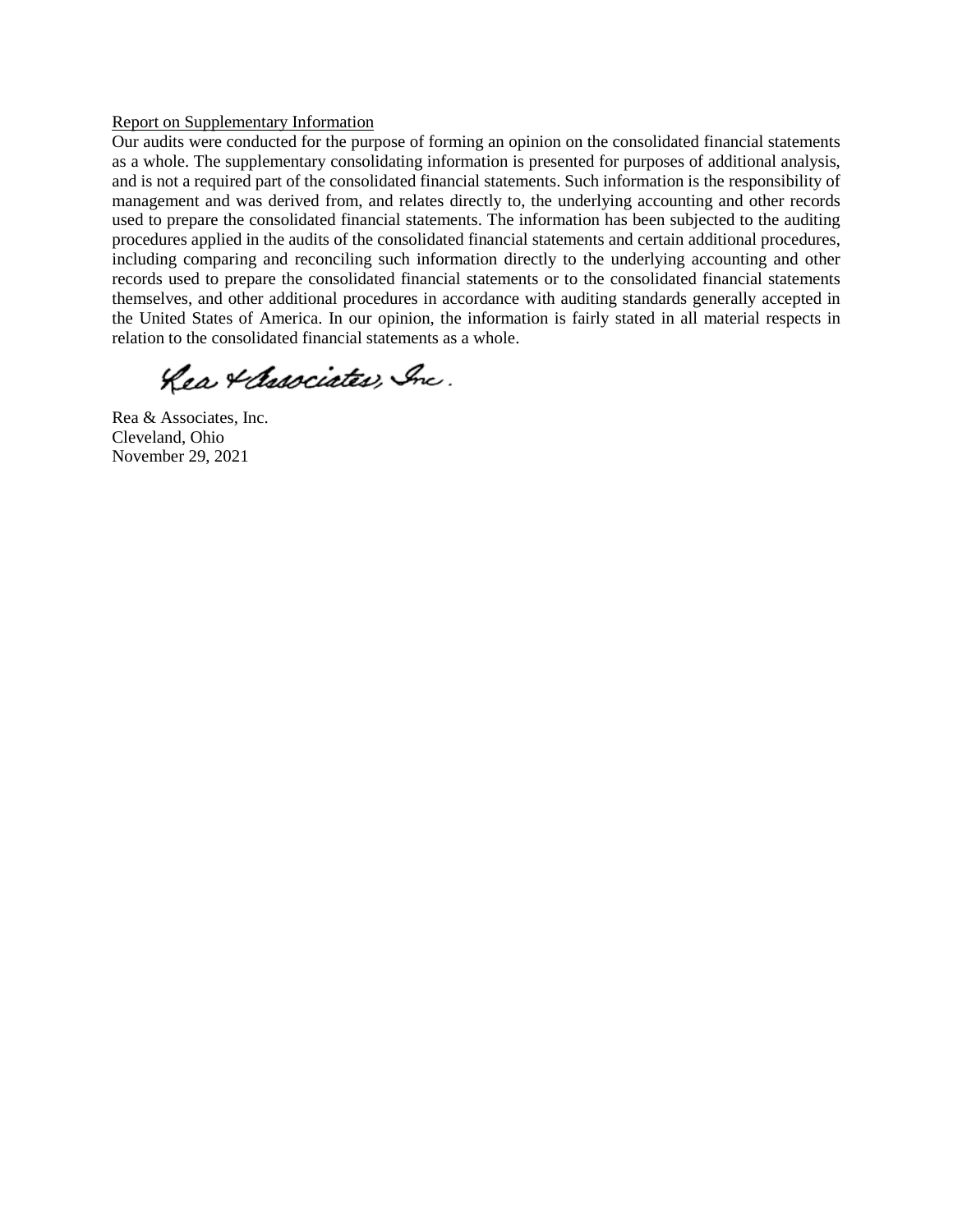# CONSOLIDATED STATEMENTS OF FINANCIAL POSITION AS OF SEPTEMBER 30, 2021 AND 2020

| <b>ASSETS</b>                          |                  |                  |
|----------------------------------------|------------------|------------------|
|                                        | 2021             | 2020             |
| <b>CURRENT ASSETS:</b>                 |                  |                  |
| Cash and cash equivalents              | \$<br>6,072,609  | \$<br>4,416,361  |
| Accounts receivable                    | 7,917            | 11,039           |
| Promises to give                       | 535,125          | 916,136          |
| Prepaid expenses                       | 203,695          | 189,305          |
| Total current assets                   | 6,819,346        | 5,532,841        |
| PROPERTY AND EQUIPMENT, NET            | 8,598,621        | 8,369,708        |
| <b>OTHER ASSETS:</b>                   |                  |                  |
| Restricted cash - capital campaign     | 4,725,970        | 3,256,169        |
| Promises to give - long-term           | 146,000          | 95,050           |
| Property held for New Horizons Program | 411,989          | 182,034          |
| Annuity investments                    | 271,121          | 240,975          |
| Total other assets                     | 5,555,080        | 3,774,228        |
| <b>Total</b> assets                    | 20,973,047<br>\$ | 17,676,777<br>\$ |
| <b>LIABILITIES AND NET ASSETS</b>      |                  |                  |
| <b>CURRENT LIABILITIES:</b>            |                  |                  |
| Accounts payable                       | \$<br>369,490    | \$<br>254,643    |
| Accrued vacation                       | 141,806          | 182,386          |
| Accrued expenses                       |                  | 4,747            |
| Accrued payroll                        | 21,578           | 37,240           |
| Annuity payment liability              | 99,447           | 98,077           |
| Deferred revenue                       |                  | 96,186           |
| Total current liabilities              | 632,321          | 673,279          |
| <b>LONG-TERM LIABILITY</b>             |                  |                  |
| Long-term note payable                 |                  | 695,574          |
| <b>Total liabilities</b>               | 632,321          | 1,368,853        |
| <b>NET ASSETS:</b>                     |                  |                  |
| Without donor restrictions             | 14,916,951       | 12,029,719       |
| With donor restrictions                | 5,423,775        | 4,278,205        |
| Total net assets                       | 20,340,726       | 16,307,924       |
| Total liabilities and net assets       | 20,973,047<br>\$ | 17,676,777<br>\$ |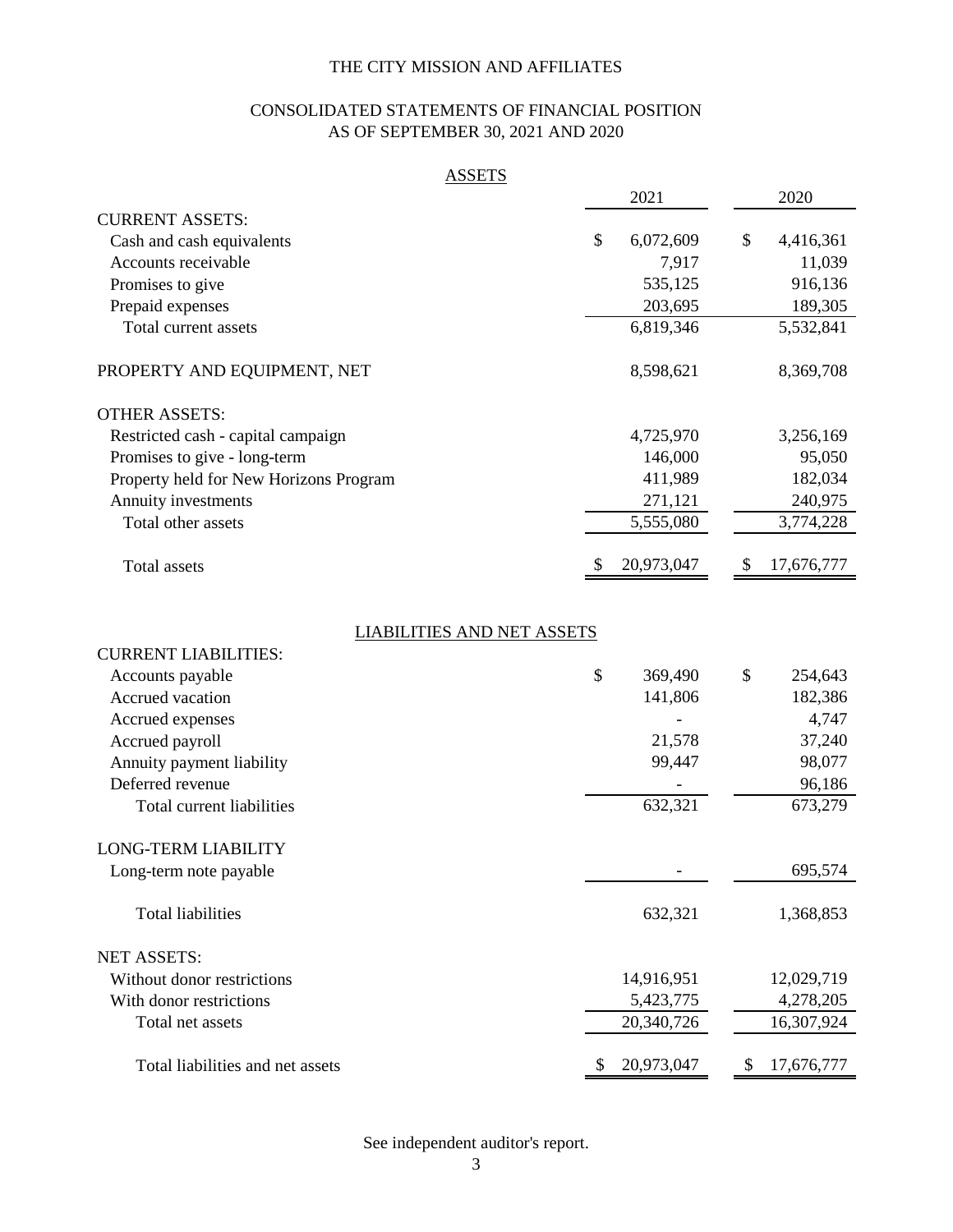#### CONSOLIDATED STATEMENTS OF ACTIVITIES AND CHANGES IN NET ASSETS FOR THE YEARS ENDED SEPTEMBER 30, 2021 AND 2020

|                                                     | 2021          |                                                 |              | 2020                                         |               |                       |               |                                                 |               |                                              |                    |                       |
|-----------------------------------------------------|---------------|-------------------------------------------------|--------------|----------------------------------------------|---------------|-----------------------|---------------|-------------------------------------------------|---------------|----------------------------------------------|--------------------|-----------------------|
|                                                     |               | Net Assets Without<br><b>Donor Restrictions</b> |              | Net Assets With<br><b>Donor Restrictions</b> |               | Consolidated<br>Total |               | Net Assets Without<br><b>Donor Restrictions</b> |               | Net Assets With<br><b>Donor Restrictions</b> |                    | Consolidated<br>Total |
| SUPPORT AND REVENUES BEFORE CAPITAL CAMPAIGN:       |               |                                                 |              |                                              |               |                       |               |                                                 |               |                                              |                    |                       |
| Contributions                                       | \$            | 8,593,566                                       | $\mathbb{S}$ | 7,000                                        | $\mathbb{S}$  | 8,600,566             | $\mathbb{S}$  | 7,628,917                                       | $\mathcal{S}$ | 491,350                                      | $\mathbf{\hat{s}}$ | 8,120,267             |
| Contributions-donated marketable securities         |               | 573,034                                         |              |                                              |               | 573,034               |               | 772,407                                         |               |                                              |                    | 772,407               |
| Contributions- donated materials and services       |               | 597.246                                         |              |                                              |               | 597.246               |               | 467.874                                         |               |                                              |                    | 467,874               |
| Realized and unrealized gain on investments         |               | 26,233                                          |              |                                              |               | 26,233                |               | 1,417                                           |               |                                              |                    | 1,417                 |
| Other income                                        |               | 939,491                                         |              |                                              |               | 939,491               |               | 138,898                                         |               |                                              |                    | 138,898               |
| Special events                                      |               | 240,701                                         |              |                                              |               | 240,701               |               | 48,642                                          |               |                                              |                    | 48,642                |
| Net assets released from restrictions               |               | 373,431                                         |              | (373, 431)                                   |               |                       |               | 157,592                                         |               | (157, 592)                                   |                    |                       |
| Total support and revenues before capital campaign  |               | 11,343,702                                      |              | (366, 431)                                   |               | 10,977,271            |               | 9,215,747                                       |               | 333,758                                      |                    | 9,549,505             |
| FUNCTIONAL EXPENSES BEFORE CAPITAL CAMPAIGN:        |               |                                                 |              |                                              |               |                       |               |                                                 |               |                                              |                    |                       |
| Program expenses                                    |               | 7,433,265                                       |              |                                              |               | 7,433,265             |               | 7,520,480                                       |               |                                              |                    | 7,520,480             |
| Development                                         |               | 723,541                                         |              |                                              |               | 723,541               |               | 755,801                                         |               |                                              |                    | 755,801               |
| Administrative and general expenses                 |               | 570,914                                         |              |                                              |               | 570,914               |               | 427,456                                         |               |                                              |                    | 427,456               |
| Total functional expenses before capital campaign   |               | 8,727,720                                       |              |                                              |               | 8,727,720             |               | 8,703,737                                       |               |                                              |                    | 8,703,737             |
| Change in net assets before capital campaign        |               | 2,615,982                                       |              | (366, 431)                                   |               | 2,249,551             |               | 512,010                                         |               | 333,758                                      |                    | 845,768               |
| <b>CAPITAL CAMPAIGN:</b>                            |               |                                                 |              |                                              |               |                       |               |                                                 |               |                                              |                    |                       |
| With donor restrictions support and revenues        |               |                                                 |              | 1,697,344                                    |               | 1,697,344             |               |                                                 |               | 3,774,916                                    |                    | 3,774,916             |
| Capital campaign expenses                           |               |                                                 |              |                                              |               |                       |               | (489, 514)                                      |               |                                              |                    | (489, 514)            |
| Net assets released from restrictions               |               | 185,343                                         |              | (185, 343)                                   |               |                       |               | 306,809                                         |               | (306, 809)                                   |                    | $\sim$                |
| Total capital campaign                              |               | 185,343                                         |              | 1,512,001                                    |               | 1,697,344             |               | (182,705)                                       |               | 3,468,107                                    |                    | 3,285,402             |
| Increase in net assets from continuing operations   |               | 2,801,325                                       |              | 1,145,570                                    |               | 3,946,895             |               | 329,305                                         |               | 3,801,865                                    |                    | 4,131,170             |
| <b>DISCONTINUED OPERATIONS:</b>                     |               |                                                 |              |                                              |               |                       |               |                                                 |               |                                              |                    |                       |
| <b>MRA</b> revenues                                 |               | 113,077                                         |              |                                              |               | 113,077               |               | 112,726                                         |               |                                              |                    | 112,726               |
| MRA expenses                                        |               | (27, 170)                                       |              |                                              |               | (27, 170)             |               | (984)                                           |               |                                              |                    | (984)                 |
| Increase in net assets from discontinued operations |               | 85,907                                          |              |                                              |               | 85,907                |               | 111,742                                         |               | $\sim$                                       |                    | 111,742               |
| Increase in net assets                              |               | 2,887,232                                       |              | 1,145,570                                    |               | 4,032,802             |               | 441,047                                         |               | 3,801,865                                    |                    | 4,242,912             |
| NET ASSETS - beginning of year                      |               | 12,029,719                                      |              | 4,278,205                                    |               | 16,307,924            |               | 11,588,672                                      |               | 476,340                                      |                    | 12,065,012            |
| NET ASSETS - end of year                            | <sup>\$</sup> | 14,916,951                                      | -S           | 5,423,775                                    | <sup>\$</sup> | 20,340,726            | <sup>\$</sup> | 12,029,719                                      | -S            | 4,278,205                                    | -S                 | 16,307,924            |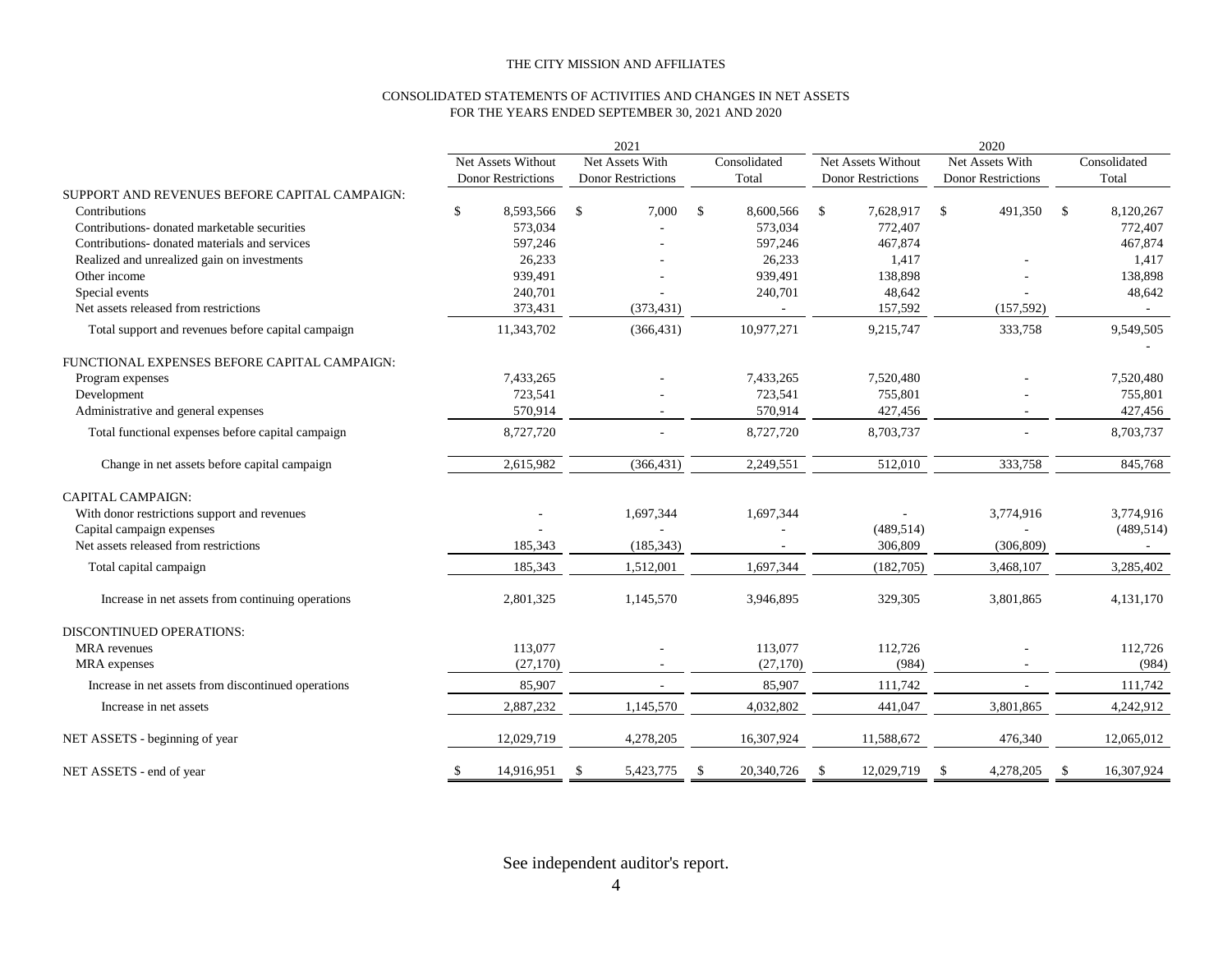#### CONSOLIDATED STATEMENTS OF CASH FLOWS FOR THE YEARS ENDED SEPTEMBER 30, 2021 AND 2020

|                                                               |     | 2021        | 2020            |
|---------------------------------------------------------------|-----|-------------|-----------------|
| <b>CASH FLOWS FROM OPERATING ACTIVITIES:</b>                  |     |             |                 |
| Increase in net assets                                        | \$  | 4,032,802   | \$<br>4,242,912 |
| Adjustments to reconcile increase in net assets               |     |             |                 |
| to net cash provided by operating activities:                 |     |             |                 |
| Depreciation                                                  |     | 595,097     | 593,516         |
| Forgiveness of Paycheck Protection Program Grant              |     | (695, 574)  |                 |
| Non-cash contributions                                        |     | (1,170,280) | (1,240,281)     |
| Non-cash expenses                                             |     | 597,246     | 467,874         |
| Realized and unrealized (gain) loss on investments            |     | (23, 647)   | 1,169           |
| (Gain) loss on sale of property and equipment                 |     | (6,202)     | 12,427          |
| Expense on previously capitalized construction in process     |     |             | 200,296         |
| Bad debt expense                                              |     | 8,830       | 57,173          |
| Changes in assets and liabilities:                            |     |             |                 |
| Accounts receivable                                           |     | 3,122       | (3,196)         |
| Promises to give                                              |     | 321,231     | (746, 181)      |
| Prepaid expenses                                              |     | (14,390)    | 239,563         |
| Property held for affiliates                                  |     | (229, 955)  | (34, 654)       |
| Accounts payable                                              |     | 114,847     | 125,493         |
| Accrued vacation                                              |     | (40,580)    | 38,997          |
| Accrued expense                                               |     | (4,747)     | (41,525)        |
| Accrued payroll                                               |     | (15,662)    | 19,202          |
| Deferred revenue                                              |     | (96, 186)   | 96,186          |
| Total adjustments                                             |     | (656, 850)  | (213,941)       |
| Net cash provided by operating activities                     |     | 3,375,952   | 4,028,971       |
| CASH FLOWS FROM INVESTING ACTIVITIES:                         |     |             |                 |
| Proceeds from sale of investments                             |     | 567,905     | 2,059,622       |
| Proceeds from sale of property and equipment                  |     | 24,000      | 14,800          |
| Purchase of property and equipment                            |     | (841, 808)  | (406, 491)      |
| Net cash (used in) provided by investing activities           |     | (249,903)   | 1,667,931       |
| CASH FLOWS FROM FINANCING ACTIVITIES:                         |     |             |                 |
| Proceeds from long-term debt                                  |     |             | 695,574         |
| Net cash provided by financing activities                     |     |             | 695,574         |
| Net increase in cash and cash equivalents and restricted cash |     | 3,126,049   | 6,392,476       |
| CASH AND CASH EQUIVALENTS AND RESTRICTED CASH:                |     |             |                 |
| Beginning of year                                             |     | 7,672,530   | 1,280,054       |
| End of year                                                   |     | 10,798,579  | 7,672,530       |
| SUPPLEMENTAL DISCLOSURES OF CASH FLOW INFORMATION:            |     |             |                 |
| Cash paid during the year:                                    |     |             |                 |
| Interest                                                      | -\$ | 2,885       | \$<br>3,174     |
| Non-cash investing activities:                                |     |             |                 |
| Donated marketable securities                                 |     | 573,034     | 772,407         |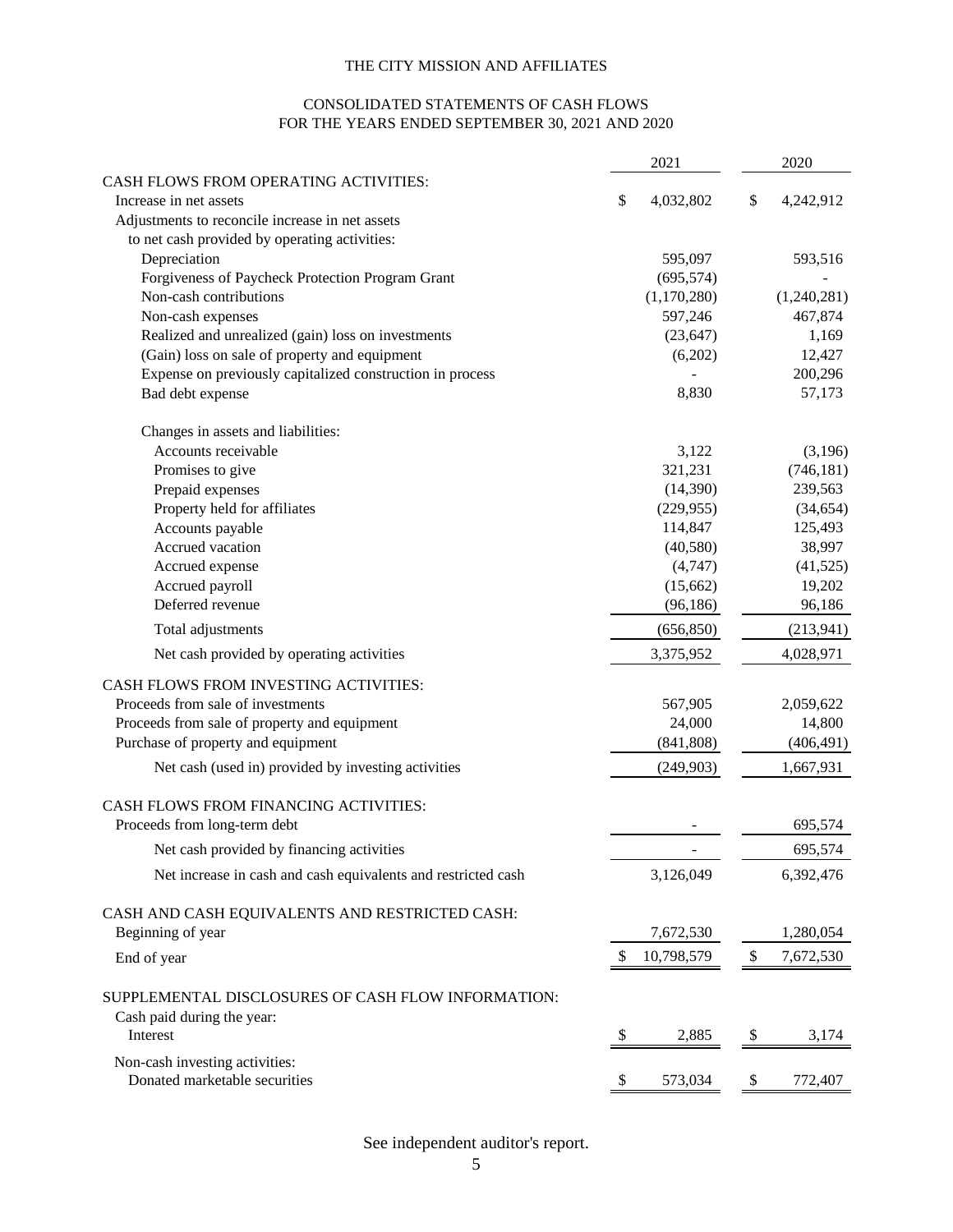# CONSOLIDATED STATEMENTS OF FUNCTIONAL EXPENSES FOR THE YEAR ENDED SEPTEMBER 30, 2021

|                                                               | Program Expenses         |                         |                          |                          |                            |                          |                |                           |
|---------------------------------------------------------------|--------------------------|-------------------------|--------------------------|--------------------------|----------------------------|--------------------------|----------------|---------------------------|
|                                                               | Crossroads               |                         |                          |                          | Total                      |                          | Administrative |                           |
| <b>FUNCTIONAL EXPENSES:</b>                                   | Men's Ministry           | New Horizons            | Laura's Home             | <b>TCMSF</b>             | Program Expenses           | Development              | and General    | <b>Total Expenses</b>     |
| Employee expenses:                                            |                          |                         |                          |                          |                            |                          |                |                           |
| Gross wages                                                   | S.<br>1,271,331          | $\mathbb{S}$<br>219,539 | \$1,396,560              | $\mathbb{S}$<br>J.       | ${\mathbb S}$<br>2,887,430 | $\mathbb{S}$<br>336,859  | \$<br>193,371  | $\mathbb{S}$<br>3,417,660 |
| Payroll taxes                                                 | 86,739                   | 15,919                  | 94,676                   |                          | 197,334                    | 24,498                   | 13,848         | 235,680                   |
| Insurance- medical                                            | 238,003                  | 39,301                  | 264,484                  |                          | 541,788                    | 64,642                   | 33,044         | 639,474                   |
| Pension expense                                               | 48,806                   | 14,836                  | 52,204                   |                          | 115,846                    | 16,698                   | 17,400         | 149,944                   |
| Staff development                                             | 14,420                   | 4,772                   | 25,991                   |                          | 45,183                     | 5,350                    | 6,036          | 56,569                    |
| Other employee expenses                                       | 8,793                    | 2,652                   | 6,317                    |                          | 17,762                     | 2,428                    | 3,566          | 23,756                    |
| Total employee expenses                                       | 1,668,092                | 297,019                 | 1,840,232                |                          | 3,805,343                  | 450,475                  | 267,265        | 4,523,083                 |
| Client expenses:                                              |                          |                         |                          |                          |                            |                          |                |                           |
| Food                                                          | 147,024                  | 968                     | 184,233                  |                          | 332,225                    |                          |                | 332,225                   |
| Client programs                                               | 58,152                   | 22,115                  | 86,289                   | 101,807                  | 268,363                    | 692                      |                | 269,055                   |
| Total client expenses                                         | 205,176                  | 23,083                  | 270,522                  | 101,807                  | 600,588                    | 692                      |                | 601,280                   |
| Utilities:                                                    |                          |                         |                          |                          |                            |                          |                |                           |
| Gas                                                           | 19,853                   | 667                     | 14,694                   |                          | 35,214                     | 345                      | 365            | 35,924                    |
| Electric                                                      | 83,408                   | 994                     | 61,212                   |                          | 145,614                    | 1,097                    | 1,161          | 147,872                   |
| Water / sewer                                                 | 40,161                   | 308                     | 53,584                   |                          | 94,053                     | 48                       | 51             | 94,152                    |
| Telephone                                                     | 9,622                    | 1,375                   | 10,709                   | ÷                        | 21,706                     | $\sim$                   | 6,873          | 28,579                    |
| Total utilities                                               | 153,044                  | 3,344                   | 140,199                  |                          | 296,587                    | 1,490                    | 8,450          | 306,527                   |
| Facility and vehicle expenses:                                |                          |                         |                          |                          |                            |                          |                |                           |
| Insurance - building                                          | 15,548                   | 3,079                   | 10,968                   |                          | 29,595                     | 219                      | 1,097          | 30,911                    |
| Repair and maintenance                                        | 96,035                   | 13,340                  | 91,800                   |                          | 201,175                    | 4,117                    | 4,356          | 209,648                   |
| Vehicle expenses                                              | 8,291                    | 316                     | 6,106                    |                          | 14,713                     | 476                      | 862            | 16,051                    |
| Total facility and vehicle expenses                           | 119,874                  | 16,735                  | 108,874                  |                          | 245,483                    | 4,812                    | 6,315          | 256,610                   |
| Organizational expenses:                                      |                          |                         |                          |                          |                            |                          |                |                           |
| Office and postage                                            | 78,157                   | 8,372                   | 101,428                  | 32,622                   | 220,579                    | 11,461                   | 113,461        | 345,501                   |
| Insurance - liability                                         | 19,705                   |                         | 13,901                   | 1,727                    | 35,333                     | 278                      | 1,390          | 37,001                    |
| Professional services                                         | 65,197                   | 11,811                  | 65,197                   | 3,400                    | 145,605                    | 871                      | 63,712         | 210,188                   |
| Fundraising                                                   | 361,323                  | 60,111                  | 540,999                  | ٠                        | 962,433                    | 240,444                  | 65,165         | 1,268,042                 |
| Taxes                                                         | $\overline{\phantom{a}}$ | 4,054                   | $\overline{\phantom{a}}$ | ×,                       | 4,054                      | $\overline{\phantom{a}}$ | $\sim$         | 4,054                     |
| Total organizational expenses                                 | 524,382                  | 84,348                  | 721,525                  | 37,749                   | 1,368,004                  | 253,054                  | 243,728        | 1,864,786                 |
| Total cash expenses                                           | 2,670,568                | 424,529                 | 3,081,352                | 139,556                  | 6,316,005                  | 710,523                  | 525,758        | 7,552,286                 |
| Donated goods and services expenses:                          |                          |                         |                          |                          |                            |                          |                |                           |
| Food                                                          | 23,021                   | $\sim$                  | 53,606                   |                          | 76,627                     |                          |                | 76,627                    |
| Client programs (clothing and misc.)                          | 244,643                  |                         | 250,589                  |                          | 495,232                    |                          |                | 495,232                   |
| Professional services                                         | 8,479                    | 1,233                   | 9,248                    |                          | 18,960                     | 1,596                    | 4,092          | 24,648                    |
| Total donated goods and services expenses                     | 276,143                  | 1,233                   | 313,443                  | $\overline{\phantom{a}}$ | 590,819                    | 1,596                    | 4,092          | 596,507                   |
| Total expenses before depreciation                            | 2,946,711                | 425,762                 | 3,394,795                | 139,556                  | 6,906,824                  | 712,119                  | 529,850        | 8,148,793                 |
| Write-offs                                                    |                          |                         |                          |                          |                            | 3,000                    | 5,830          | 8,830                     |
|                                                               | 325,444                  |                         | 225,997                  |                          |                            | 8,422                    | 35,234         | 595,097                   |
| Depreciation                                                  |                          |                         |                          | ×,                       | 551,441                    |                          |                |                           |
| Total functional expenses<br>before intercompany eliminations | 3,272,155                | 425,762                 | 3,620,792                | 139,556                  | 7,458,265                  | 723,541                  | 570,914        | 8,752,720                 |
|                                                               |                          |                         |                          |                          |                            |                          |                | (25,000)                  |
| Intercompany eliminations                                     |                          |                         |                          | (25,000)                 | (25,000)                   |                          |                |                           |
| Total functional expenses                                     | 3,272,155<br>-S          | 425,762<br>\$           | 3,620,792<br>\$          | \$114,556                | 7,433,265<br>\$            | 723,541<br>S.            | 570,914<br>\$  | 8,727,720<br>\$           |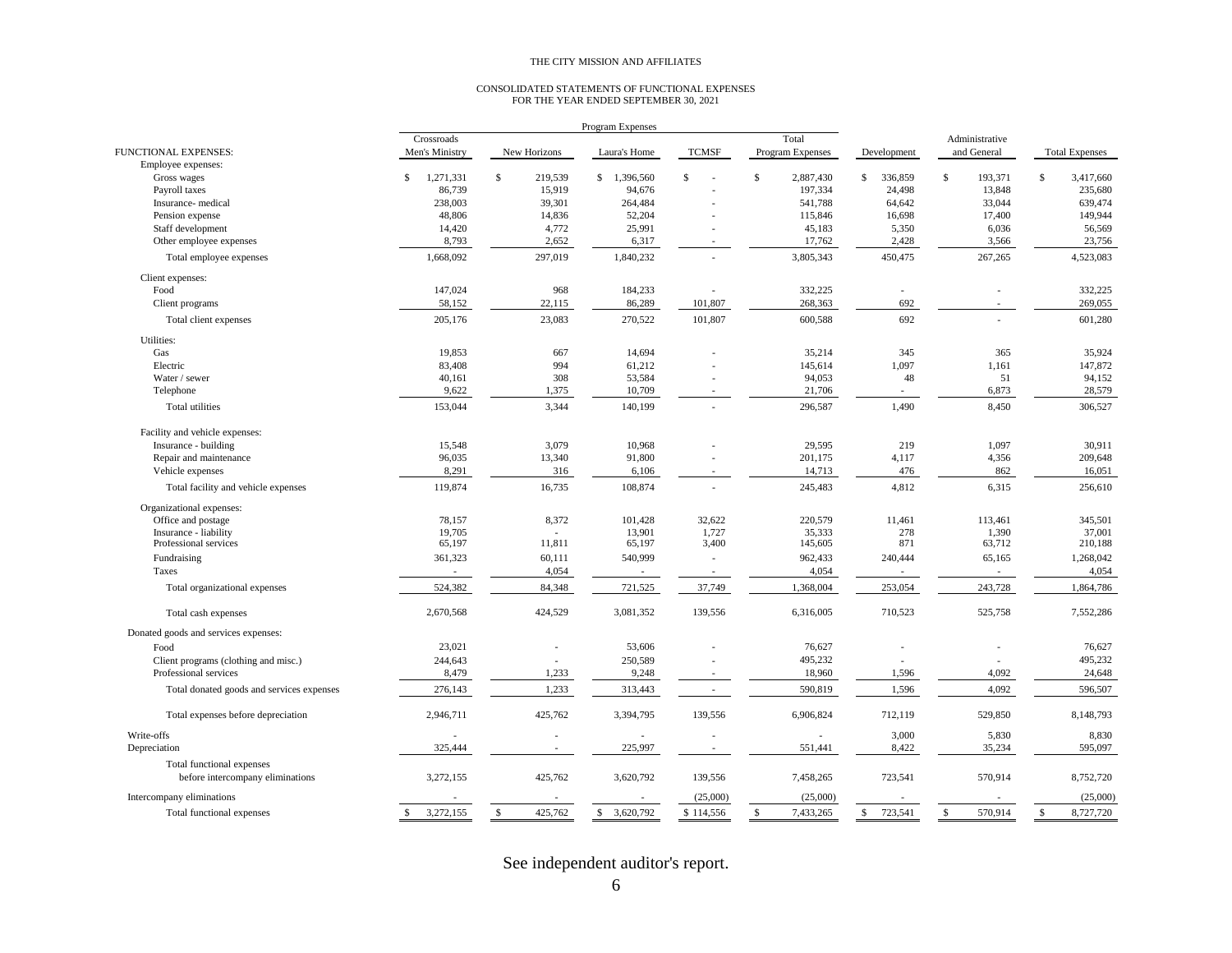#### CONSOLIDATED STATEMENTS OF FUNCTIONAL EXPENSES FOR THE YEAR ENDED SEPTEMBER 30, 2020

|                                           |                                 |                          | Program Expenses                |                          |                  |                               |                               |                                 |
|-------------------------------------------|---------------------------------|--------------------------|---------------------------------|--------------------------|------------------|-------------------------------|-------------------------------|---------------------------------|
|                                           | Crossroads                      |                          |                                 |                          | Total            |                               | Administrative                |                                 |
| <b>FUNCTIONAL EXPENSES:</b>               | Men's Ministry                  | New Horizons             | Laura's Home                    | <b>TCMSF</b>             | Program Expenses | Development                   | and General                   | <b>Total Expenses</b>           |
| Employee expenses:                        |                                 |                          |                                 |                          |                  |                               |                               |                                 |
| Gross wages                               | $\mathbf{\hat{S}}$<br>1,250,827 | \$<br>219,322            | \$<br>1,406,730                 | \$                       | \$.<br>2,876,879 | $\mathbb{S}$<br>261,214       | \$<br>152,006                 | Ŝ<br>3,290,099                  |
| Payroll taxes                             | 80,023                          | 15,125                   | 94,257                          |                          | 189,405          | 18,542                        | 10,039                        | 217,986                         |
| Insurance-medical                         | 261,145                         | 42,018                   | 287,945                         |                          | 591,108          | 51,634                        | 28,082                        | 670,824                         |
| Pension expense                           | 51,791                          | 15,246                   | 55,319                          |                          | 122,356          | 17,396                        | 14,614                        | 154,366                         |
| Staff development                         | 16,608                          | 12,360                   | 22,659                          |                          | 51,627           | 7,504                         | 6,968                         | 66,099                          |
| Other employee expenses                   | 8,619                           | 3,317                    | 8,484                           |                          | 20,420           | 2,928                         | 3,394                         | 26,742                          |
| Total employee expenses                   | 1,669,013                       | 307,388                  | 1,875,394                       |                          | 3,851,795        | 359,218                       | 215,103                       | 4,426,116                       |
| Client expenses:                          |                                 |                          |                                 |                          |                  |                               |                               |                                 |
| Food                                      | 184,695                         |                          | 178,689                         |                          | 363,384          |                               | Ĭ.                            | 363,384                         |
| Client programs                           | 102,106                         | 40,011                   | 132,104                         |                          | 274,221          |                               |                               | 274,221                         |
| Total client expenses                     | 286,801                         | 40,011                   | 310,793                         |                          | 637,605          |                               |                               | 637,605                         |
| Utilities:                                |                                 |                          |                                 |                          |                  |                               |                               |                                 |
| Gas                                       | 21,180                          | 1,749                    | 17,208                          |                          | 40,137           | 998                           | 291                           | 41,426                          |
| Electric                                  | 77,485                          | 2,831                    | 68,157                          |                          | 148,473          | 4,610                         | 912                           | 153,995                         |
| Water / sewer                             | 48,541                          | 1,704                    | 51,692                          |                          | 101,937          | 443                           | 42                            | 102,422                         |
| Telephone                                 | 8,075                           | 1,154                    | 8,350                           |                          | 17,579           |                               | 5,768                         | 23,347                          |
| Total utilities                           | 155,281                         | 7,438                    | 145,407                         |                          | 308,126          | 6,051                         | 7,013                         | 321,190                         |
| Facility and vehicle expenses:            |                                 |                          |                                 |                          |                  |                               |                               |                                 |
| Insurance - building                      | 11.642                          | 3.163                    | 9.553                           |                          | 24,358           | 2.090                         | 955                           | 27,403                          |
| Repair and maintenance                    | 84,787                          | 9,708                    | 112,837                         |                          | 207,332          | 4,127                         | 930                           | 212,389                         |
| Vehicle expenses                          | 7,866                           | 345                      | 4,482                           |                          | 12,693           | 1,288                         | 620                           | 14,601                          |
| Total facility and vehicle expenses       | 104,295                         | 13,216                   | 126,872                         |                          | 244,383          | 7,505                         | 2,505                         | 254,393                         |
| Organizational expenses:                  |                                 |                          |                                 |                          |                  |                               |                               |                                 |
| Office and postage                        | 92,697                          | 12,695                   | 105,636                         | 50,044                   | 261,072          | 15,010                        | 112,413                       | 388,495                         |
| Insurance - liability                     | 18.415                          |                          | 15,110                          | 1,727                    | 35,252           | 3,305                         | 1,511                         | 40,068                          |
| Professional services                     | 19,796                          | 8,493                    | 19,796                          | 3,740                    | 51,825           |                               | 29,842                        | 81,667                          |
| Fundraising                               | 465,787                         | 77,694                   | 698,681                         | $\overline{\phantom{a}}$ | 1,242,162        | 310,525                       | ÷,                            | 1,552,687                       |
| Other                                     | 8,775                           | $\sim$                   | 8,775                           | $\overline{\phantom{a}}$ | 17,550           |                               | ÷,                            | 17,550                          |
| Taxes                                     | $\sim$                          | 2,530                    | $\sim$                          | 100                      | 2,630            |                               | ÷.                            | 2,630                           |
| Total organizational expenses             | 605,470                         | 101,412                  | 847,998                         | 55,611                   | 1,610,491        | 328,840                       | 143,766                       | 2,083,097                       |
|                                           |                                 |                          |                                 |                          |                  |                               |                               |                                 |
| Total cash expenses                       | 2,820,860                       | 469,465                  | 3,306,464                       | 55,611                   | 6,652,400        | 701,614                       | 368,387                       | 7,722,401                       |
| Donated goods and services expenses:      |                                 |                          |                                 |                          |                  |                               |                               |                                 |
| Food                                      | 47,716                          |                          | 74,694                          |                          | 122,410          |                               | ÷,                            | 122,410                         |
| Client programs (clothing and misc.)      | 152,279                         |                          | 163,728                         |                          | 316,007          |                               |                               | 316,007                         |
| Professional services                     | 9,019                           | 685                      | 14,643                          |                          | 24,347           | 260                           | 2,598                         | 27,205                          |
| Total donated goods and services expenses | 209,014                         | 685                      | 253,065                         |                          | 462,764          | 260                           | 2,598                         | 465,622                         |
| Total expenses before depreciation        | 3,029,874                       | 470,150                  | 3,559,529                       | 55,611                   | 7,115,164        | 701,874                       | 370,985                       | 8,188,023                       |
| Write-offs                                |                                 |                          |                                 |                          |                  |                               | 57,173                        | 57,173                          |
| Depreciation                              | 273,294                         |                          | 222,022                         |                          | 495,316          | 53,927                        | 44,273                        | 593,516                         |
| Total functional expenses                 |                                 |                          |                                 |                          |                  |                               |                               |                                 |
| before intercompany eliminations          | 3,303,168                       | 470,150                  | 3,781,551                       | 55,611                   | 7,610,480        | 755,801                       | 472,431                       | 8,838,712                       |
| Intercompany eliminations                 |                                 | (40,000)                 |                                 | (50,000)                 | (90,000)         |                               | (44, 975)                     | (134, 975)                      |
| Total functional expenses                 | 3.303.168<br>-\$                | 430,150<br>$\mathcal{S}$ | 3,781,551<br>$\mathbf{\hat{s}}$ | $\mathbf{s}$<br>5,611    | 7,520,480<br>-S  | 755,801<br>$\mathbf{\hat{s}}$ | $\mathbf{\hat{s}}$<br>427,456 | 8,703,737<br>$\mathbf{\hat{s}}$ |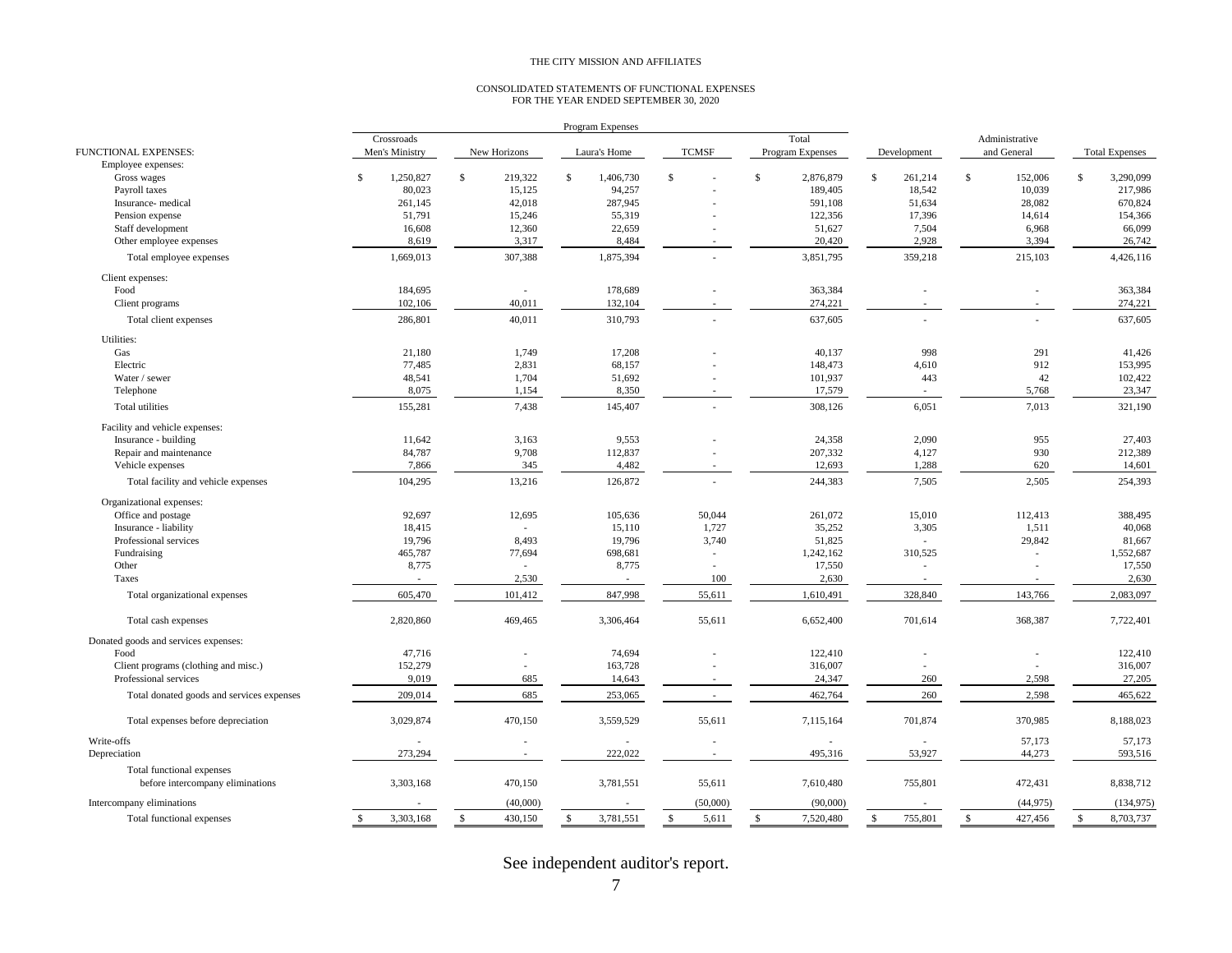#### NOTES TO THE CONSOLIDATED FINANCIAL STATEMENTS

#### NOTE 1: SUMMARY OF SIGNIFICANT ACCOUNTING POLICIES

This summary of significant accounting policies of The City Mission (TCM) and Affiliates (collectively referred to as the Organization) is presented to assist in understanding the Organization's consolidated financial statements. The consolidated financial statements and notes are representations of the Organization's management, which is responsible for their integrity and objectivity.

#### Nature of Operations and Principles of Consolidation

TCM, incorporated in Ohio, is a non-profit organization that provides services, benefits, and activities that positively affect human health and welfare. The goal is to meet people at their point of crisis and move them through recovery so that they can successfully integrate into society as fully participating members. TCM provides food, shelter, clothing, and various programs to men, women, and children in order to break the cycle of poverty and homelessness. Its current operations include: Crossroads Men's Crisis Center and Laura's Home Women's Crisis Center (crisis home and recovery program for women and children). The City Mission's support comes primarily through donor contributions, which are considered to be available for unrestricted use, unless otherwise specified by the donor.

The City Mission Support Foundation (TCMSF) was formed effective June 2, 2014, and is referred to as the affiliate in the consolidated financial statements. TCMSF is to be operated exclusively for charitable purposes and is organized under Section  $501(c)(3)$  of the Internal Revenue Code (IRC). This entity owns 100% of Mission Resource Alliance, LLC (MRA) and New Horizons Programs, LLC (NHP). TCM and TCMSF are under common control, and there is economic interest among the entities, and therefore, the activities of TCMSF have been consolidated in the financial statements. The activity of TCMSF consists of MRA's accounts and NHP accounts. New Horizons Program, LLC (NHP) is 100% owned by TCMSF and is a not-for-profit entity, effective February 18, 2020. Prior to February 18, 2020, NHP was a forprofit entity. The collaborative activity identifies families that are prepared for home ownership, renovates homes, and matches eligible families with homes that are appropriate for their needs. TCMSF funds NHP and collects tax deductible donations on behalf of NHP.

Effective February 1, 2019, the assets of Mission Resource Alliance, LLC were sold to a third party (see Note 13).

Intercompany balances have been eliminated in the consolidated financial statements.

#### Accounting Method

The financial statements have been prepared on the accrual basis. This summary of significant accounting policies is presented to assist in understanding the Organization's financial statements. The financial statements and notes are representations of the Organization's management, which is responsible for their integrity and objectivity. These accounting policies conform to generally accepted accounting principles, and have been consistently applied in the preparation of the financial statements.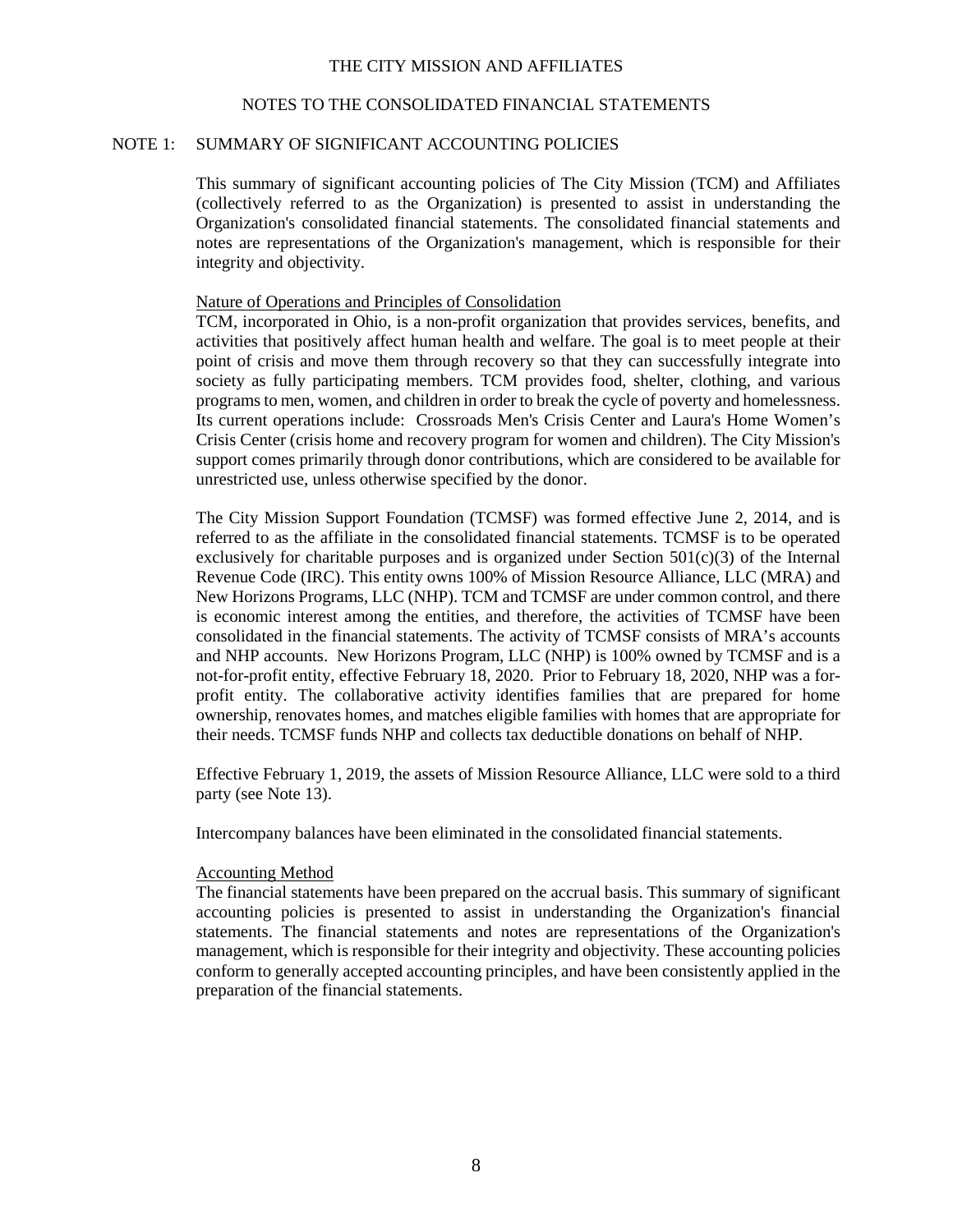#### NOTES TO THE CONSOLIDATED FINANCIAL STATEMENTS

#### NOTE 1: SUMMARY OF SIGNIFICANT ACCOUNTING POLICIES (CONTINUED)

#### Basis of Presentation

The Organization adopted the provisions of Financial Accounting Standards Board (FASB) Accounting Standards Update (ASU) 2016-14, Presentation of Financial Statements for Notfor-Profit Entities (Topic 958). Under this provision, the Organization is required to report information regarding its financial position and activities according to two classes of net assets; net assets without donor restrictions and net assets with donor restrictions. Accordingly, net assets of the Organization and changes therein are classified and reported as follows:

*Net Assets without Donor Restrictions* – Net assets without donor restrictions are available for use at the discretion of the Board of Trustees (the Board) and / or management for general operating purposes. The Board may designate a portion of these net assets for specific purposes which makes them unavailable for use at management's discretion.

*Net Assets with Donor Restrictions* – Net assets with donor restrictions consist of assets whose use is limited by donor-imposed, time and / or purpose restrictions.

#### Cash, Cash Equivalents, and Restricted Cash

The Organization considers all highly-liquid investments with an initial maturity of three months or less to be cash equivalents. All money market funds are treated as cash equivalents. The Organization places its cash and cash equivalents with high-credit quality institutions. At times, balances may exceed Federal Deposit Insurance Corporation insurance limits.

#### Investments

The Organization follows FASB ASC 958-320, *Accounting for Certain Investments Held by Not-for-Profit Organizations*. Under FASB ASC 958-320, investments in marketable securities with readily determinable fair values and all investments in debt securities are reported at their fair values in the statements of financial position. Realized and unrealized gains and losses are included in the statements of activities and changes in net assets.

#### Fair Value Measurement - Definition and Hierarchy

The Organization follows the provisions of FASB ASC 820-10, *Fair Value Measurements*. Under this standard, fair value is defined as the price that would be received to sell an asset or paid to transfer a liability (i.e., the exit price) in an orderly transaction between market participants at the measurement date.

In determining fair value, the Organization uses various valuation approaches, including market, income, and / or cost approaches. FASB ASC 820-10 establishes a hierarchy for inputs used in measuring fair value that maximizes the use of observable inputs and minimizes the use of unobservable inputs by requiring that the most observable inputs be used when available. Observable inputs are inputs that market participants would use in pricing the asset or liability developed based on market data obtained from sources independent of the Organization. Unobservable inputs are inputs that reflect the Organization's assumptions about the assumptions market participants would use in pricing the asset or liability, developed based on the best information available in the circumstances.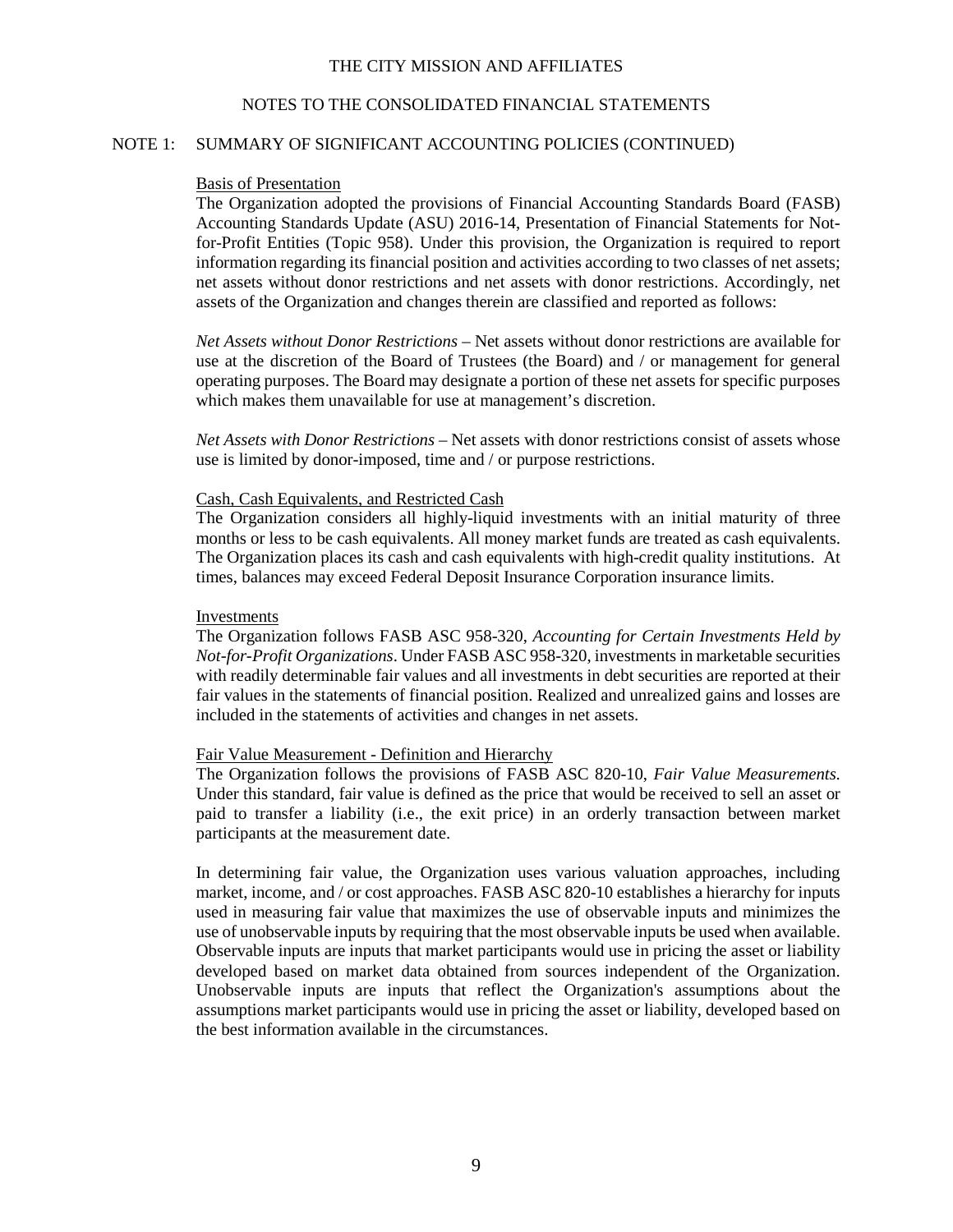#### NOTES TO THE CONSOLIDATED FINANCIAL STATEMENTS

## NOTE 1: SUMMARY OF SIGNIFICANT ACCOUNTING POLICIES (CONTINUED)

#### Fair Value Measurement - Definition and Hierarchy (Continued) The hierarchy is broken down into three levels based on the reliability of inputs, as follows:

Level 1 - Valuations based on quoted prices (unadjusted) in active markets for identical assets or liabilities that the Organization has the ability to access.

Level 2 - Valuations based on quoted prices in markets that are not active or for which all significant inputs are observable, either directly or indirectly.

Level 3 - Valuations based on inputs that are unobservable and significant to the overall fair value measurement.

#### Contributions

The Organization reports contributions in accordance with FASB ASC 958-605. Contributions are recognized when a donor makes a promise to give that is, in substance, unconditional. Contributions that are restricted by a donor are reported as an increase in net assets without donor restrictions if the restrictions expire in the fiscal year in which the contributions are recognized. All other donor-restricted contributions are reported as increases in net assets with donor restrictions, depending on the nature of the restriction. When a restriction expires, net assets with donor restrictions are reclassified to net assets without donor restrictions through a release of restriction.

#### Promises to Give

Unconditional promises to give are recognized as receivables and revenues in the period in which the Organization is notified by the donor of the commitment to make a contribution. Promises to give are recorded at net realizable value if expected to be collected in one year and at fair value if expected to be collected in more than one year. Conditional promises are recognized when the conditions on which they depend are substantially met. There were no conditional promises to give as of both September 30, 2021 and 2020.

#### Allowance for Doubtful Accounts

Promises to give and accounts receivable are stated at the present value of the amount management expects to collect from outstanding balances. Management provides for probable uncollectible amounts through a provision for bad debt expense and a credit to a valuation allowance, based on its assessment of the current status of individual accounts. The valuation allowance related to accounts receivable totaled \$-0- as of September 30, 2021 and 2020, respectively. The valuation allowance related to promises to give totaled \$-0- as of September 30, 2021 and 2020, respectively.

#### Property, Equipment and Depreciation

Property and equipment are recorded at cost. Donated property and equipment are reflected as non-cash contributions at their estimated fair value at the date of receipt. Such donations are reported as without donor restrictions support unless the donor has restricted the donated asset to a specific purpose. Depreciation is provided using the straight-line method over the estimated useful lives of the respective assets. The Organization follows a policy that all fixed assets acquired in excess of \$3,000 are capitalized and depreciated.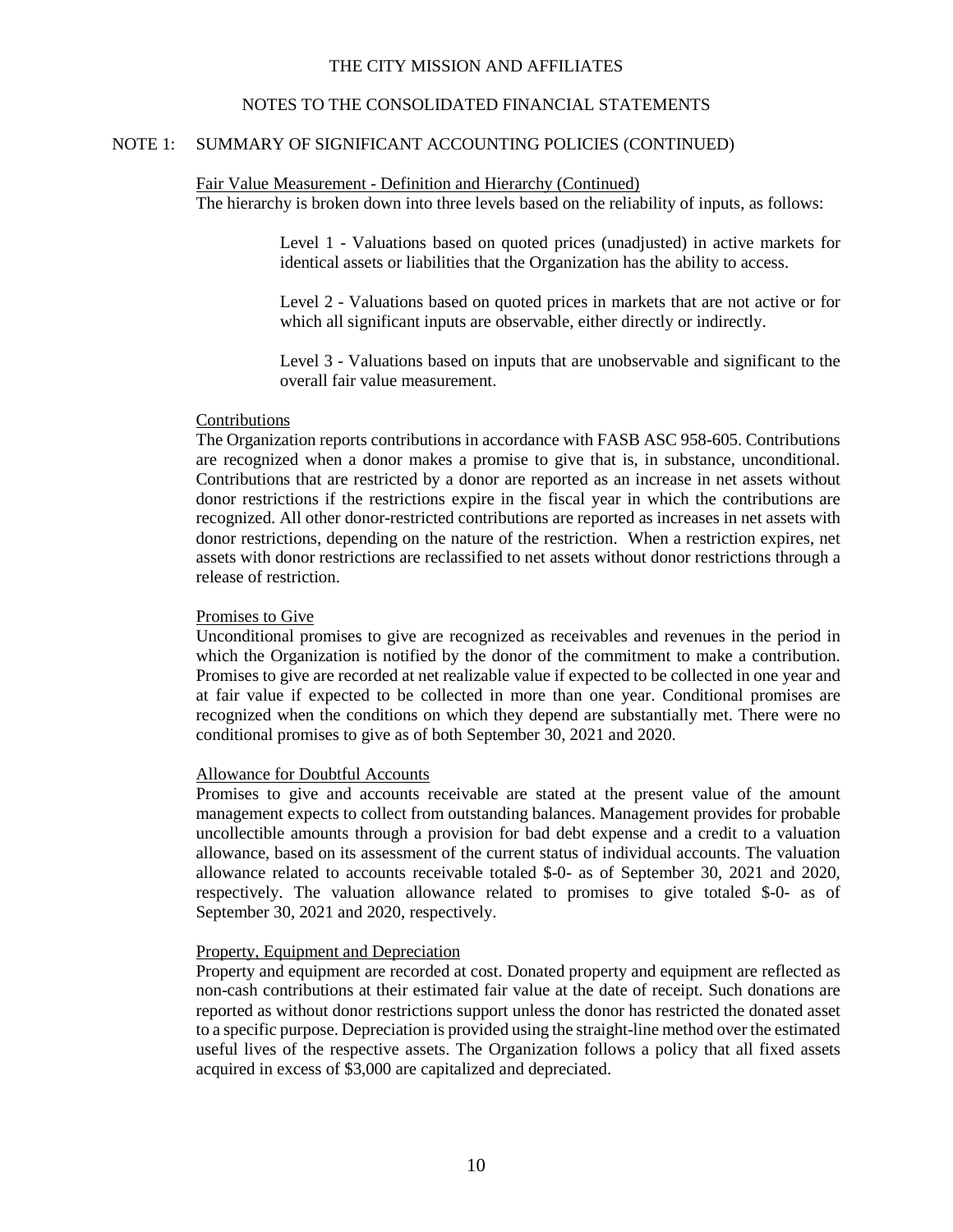#### NOTES TO THE CONSOLIDATED FINANCIAL STATEMENTS

## NOTE 1: SUMMARY OF SIGNIFICANT ACCOUNTING POLICIES (CONTINUED)

#### Property, Equipment and Depreciation (Continued)

Maintenance and repairs that do not significantly increase the useful life of an asset are charged directly to operations as incurred. When items of property and equipment are sold or retired, the related cost and accumulated depreciation are removed from the accounts in the year of disposal. Any resulting gain or loss is reflected in the current year change in net assets.

#### Annuity Liabilities

The Organization has established a gift annuity plan whereby donors may contribute assets in exchange for the right to receive a fixed dollar annual return during their lifetime. A portion of the transfer is considered to be a charitable contribution for income tax purposes for the donor.

The difference between the amount provided for the gift annuity and the liability for future payments is reported as contributions at the date of the gift. The annuity liability is based upon computed present values using federal discount and mortality tables. Resulting gain or loss is reported in the consolidated statements of activities and changes in net assets (see Note 3).

#### Donated Materials and Services

Donated materials such as food and clothing are reflected as non-cash contributions at their estimated fair value at the date of receipt. The value of contributed services meeting the requirements of FASB ASC 958-605 has been recorded as non-cash contributions. In addition, many individuals volunteer their time and perform a variety of tasks that assist the Organization, but these particular services do not meet the criteria of FASB ASC 958-605.

#### Taxes

TCM, TCMSF, and NHP are non-profit organizations operating under Section  $501(c)(3)$  of the IRC and TCM also qualifies as a church within the meaning of Sections 509 (a)(1) and 170  $(b)(1)(a)(1)$ . All are exempt from federal, state, and city income taxes, and accordingly, are not required to file income tax returns. Also, the Organization is not liable for real estate taxes on property used for its exempt purposes.

#### Use of Estimates

The preparation of financial statements in conformity with accounting principles generally accepted in the United States of America (U.S. GAAP) requires management to make estimates and assumptions that affect the reported amounts of assets and liabilities at the date of the financial statements, and the reported amounts of revenues and expenses during the reporting period. Accordingly, actual results could differ from those estimates.

#### Advertising

The Organization expenses advertising costs as incurred. Informational advertising, which provides the stories of men, women, and children whose lives have been changed through the ministry of TCM, is widely distributed, does not actively solicit donations, and is recorded as fundraising expense in the consolidated statements of functional expenses.

## Functional Allocation of Expenses

The costs of providing the various programs and activities have been summarized on a functional basis in the consolidated statements of activities and changes in net assets. Accordingly, certain costs have been allocated among the programs and supporting services benefited.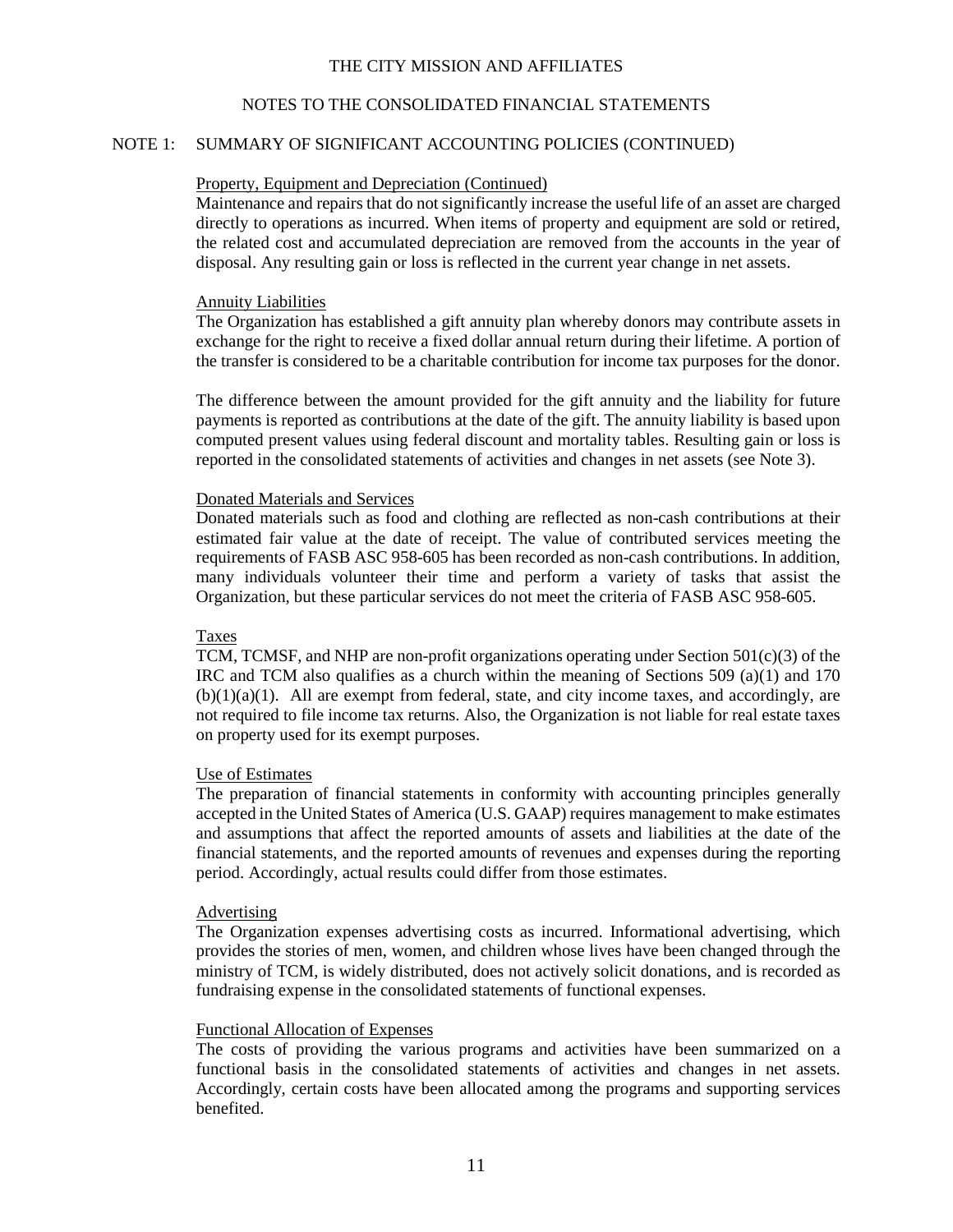#### NOTES TO THE CONSOLIDATED FINANCIAL STATEMENTS

#### NOTE 1: SUMMARY OF SIGNIFICANT ACCOUNTING POLICIES (CONTINUED)

Recently Issued but Not Yet Effective Accounting Pronouncements

In February 2016, the FASB issued ASU No. 2016-02 entitled "*Leases* (Topic 842)," which may change the Organization's statement of financial position by adding lease-related assets and liabilities. This may affect compliance with contractual agreements. This new standard is effective for the Organization for annual reporting periods beginning after December 15, 2021, with early adoption permitted. Management has not yet determined whether this new standard will have a material effect on its financial statements.

#### NOTE 2: PROMISES TO GIVE

The Organization recognizes contributions as revenue in the period in which the pledge (promise to give) is received.

|                                                  |   | 2021    | 2020      |  |  |
|--------------------------------------------------|---|---------|-----------|--|--|
| Pledges receivable - current                     | S | 283,675 | 655,936   |  |  |
| Capital campaign pledges - current               |   | 251,450 | 260,200   |  |  |
| Capital campaign pledges - long term (1-5 years) |   | 146,000 | 95,050    |  |  |
| Total pledges                                    | S | 681,125 | 1,011,186 |  |  |

Current pledges receivable represent a collection period of less than one year, while long-term pledges receivable represent a collection period between one and five years. Bad debt expense for promises to give for the years ended September 30, 2021 and 2020 was \$8,830 and \$57,173, respectively. Management has determined all pledges to be fully collectible, and therefore, no allowance for doubtful pledges is reflected.

#### NOTE 3: ANNUITY AND ANNUITY PAYMENT LIABILITY

The Organization receives various donations in the form of gift annuities, for which the Organization receives a beneficial interest in the donated assets (split-interest agreements). The Donor essentially receives an annuity payment for their lifetime from the invested assets. The Organization records the assets at their fair value, with a corresponding liability for the estimated annuity pay-outs due to the donors. In addition, there is also an estimated amount recorded with contributions that represent the Organization's estimated charitable gift value at the date of the financial statements. The annuity payment liabilities are recorded at the estimated present value, and assumptions are used to derive an age factor and the discount rate, such as IRS tables for the age factor and applicable federal rate of interest (AFR) to derive the discount rate. The AFR rates of 1.0% and 0.4% were used as the discount rates in calculating the present value of the liability as of September 30, 2021 and 2020, respectively.

#### NOTE 4: FAIR VALUE DISCLOSURE AND MEASUREMENT

The Organization's assets and liabilities recorded at fair value have been categorized based upon a fair value hierarchy in accordance with FASB ASC 820-10. See Note 1 for a discussion of the Organization's policies regarding this hierarchy.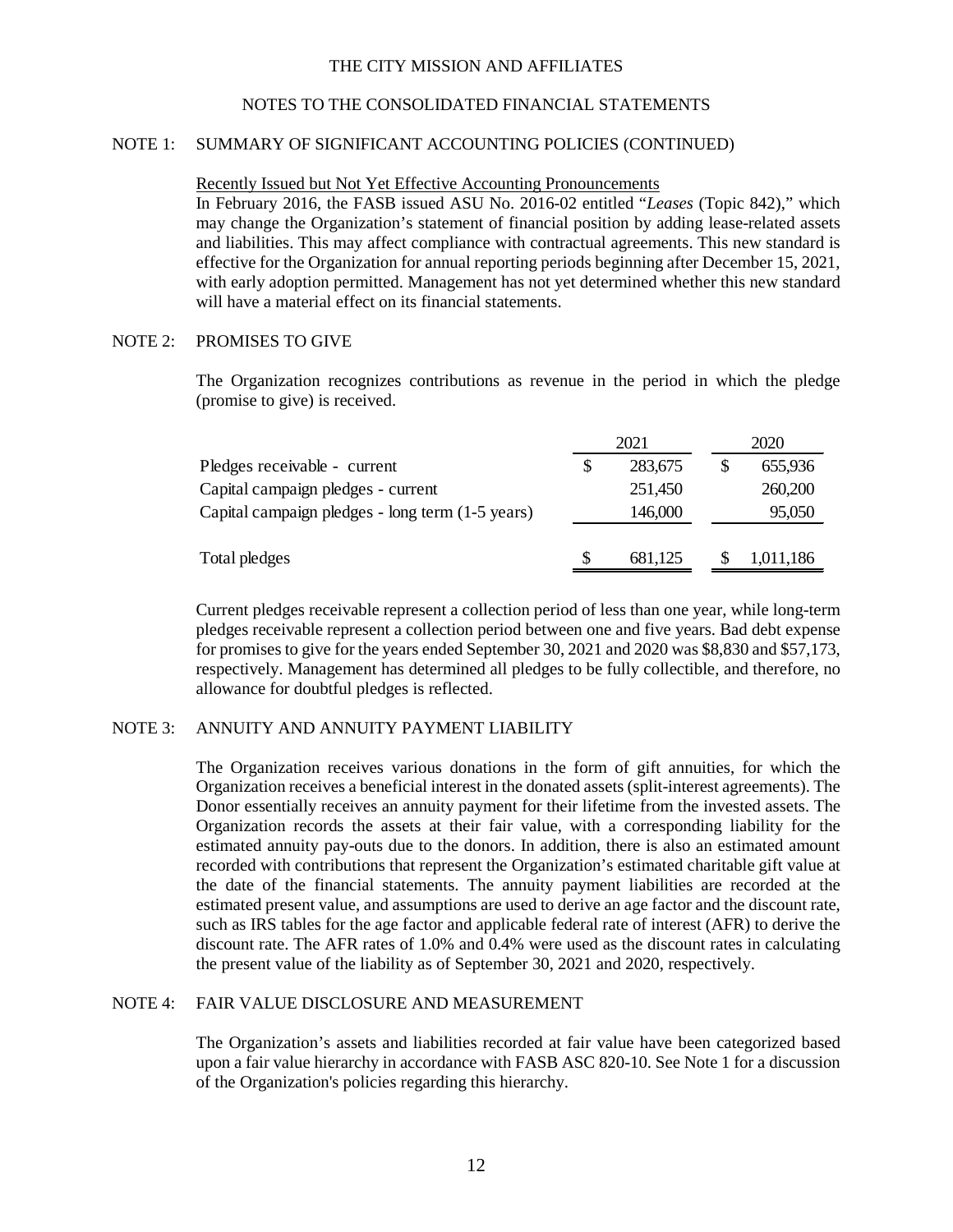## NOTES TO THE CONSOLIDATED FINANCIAL STATEMENTS

## NOTE 4: FAIR VALUE DISCLOSURE AND MEASUREMENT (CONTINUED)

The following fair value hierarchy table presents information about the Organization's assets and liabilities measured at fair value on a recurring basis as of September 30, 2021:

|                      | Fair Value Measurements at Reporting Date Using |                      |    |             |    |              |           |  |
|----------------------|-------------------------------------------------|----------------------|----|-------------|----|--------------|-----------|--|
|                      |                                                 | <b>Quoted Prices</b> |    |             |    |              |           |  |
|                      |                                                 | in Active            |    | Significant |    |              |           |  |
|                      |                                                 | Markets for          |    | Other       |    | Significant  |           |  |
|                      |                                                 | Identical            |    | Observable  |    | Unobservable | Balance   |  |
|                      |                                                 | Assets               |    | Inputs      |    | Inputs       | as of     |  |
| Description          |                                                 | (Level 1)            |    | (Level 2)   |    | (Level 3)    | 9/30/2021 |  |
| Annuity investments: |                                                 |                      |    |             |    |              |           |  |
| Equity mutual funds  | \$                                              | 195,209              | \$ |             | \$ |              | \$195,209 |  |
| Income mutual funds  |                                                 | 75,912               |    |             |    |              | 75,912    |  |
|                      |                                                 | 271,121              | \$ |             | \$ |              | \$271,121 |  |

The following fair value hierarchy table presents information about the Organization's assets and liabilities measured at fair value on a recurring basis as of September 30, 2020.

|                      | Fair Value Measurements at Reporting Date Using |                      |    |             |    |                     |           |  |
|----------------------|-------------------------------------------------|----------------------|----|-------------|----|---------------------|-----------|--|
|                      |                                                 | <b>Quoted Prices</b> |    |             |    |                     |           |  |
|                      |                                                 | in Active            |    | Significant |    |                     |           |  |
|                      |                                                 | Markets for          |    | Other       |    | Significant         |           |  |
|                      | <b>I</b> dentical                               |                      |    | Observable  |    | <b>Unobservable</b> | Balance   |  |
|                      |                                                 | Assets               |    | Inputs      |    | Inputs              | as of     |  |
| Description          |                                                 | (Level 1)            |    | (Level 2)   |    | (Level 3)           | 9/30/2020 |  |
| Annuity investments: |                                                 |                      |    |             |    |                     |           |  |
| Equity mutual funds  | \$                                              | 140,228              | \$ |             | \$ |                     | \$140,228 |  |
| Income mutual funds  |                                                 | 100,747              |    |             |    |                     | 100,747   |  |
|                      |                                                 | 240,975              | \$ |             | \$ |                     | \$240,975 |  |

## NOTE 5: LINE OF CREDIT

The Organization has a demand line of credit agreement with a commercial bank that provided borrowings up to a maximum of \$500,000, at an interest rate at 1.65% over the bank's prime rate. The interest rate was 4.90% at year-end September 30, 2021 and 2020. The collateral for the current line of credit includes all assets of the Organization. The outstanding balance as of September 30, 2021 and 2020 was \$-0-, respectively. Effective November 19, 2020, the line of credit has been extended until January 2, 2023. Interest on the line of credit amounted to \$-0 for the years ended September 30, 2021 and 2020, respectively.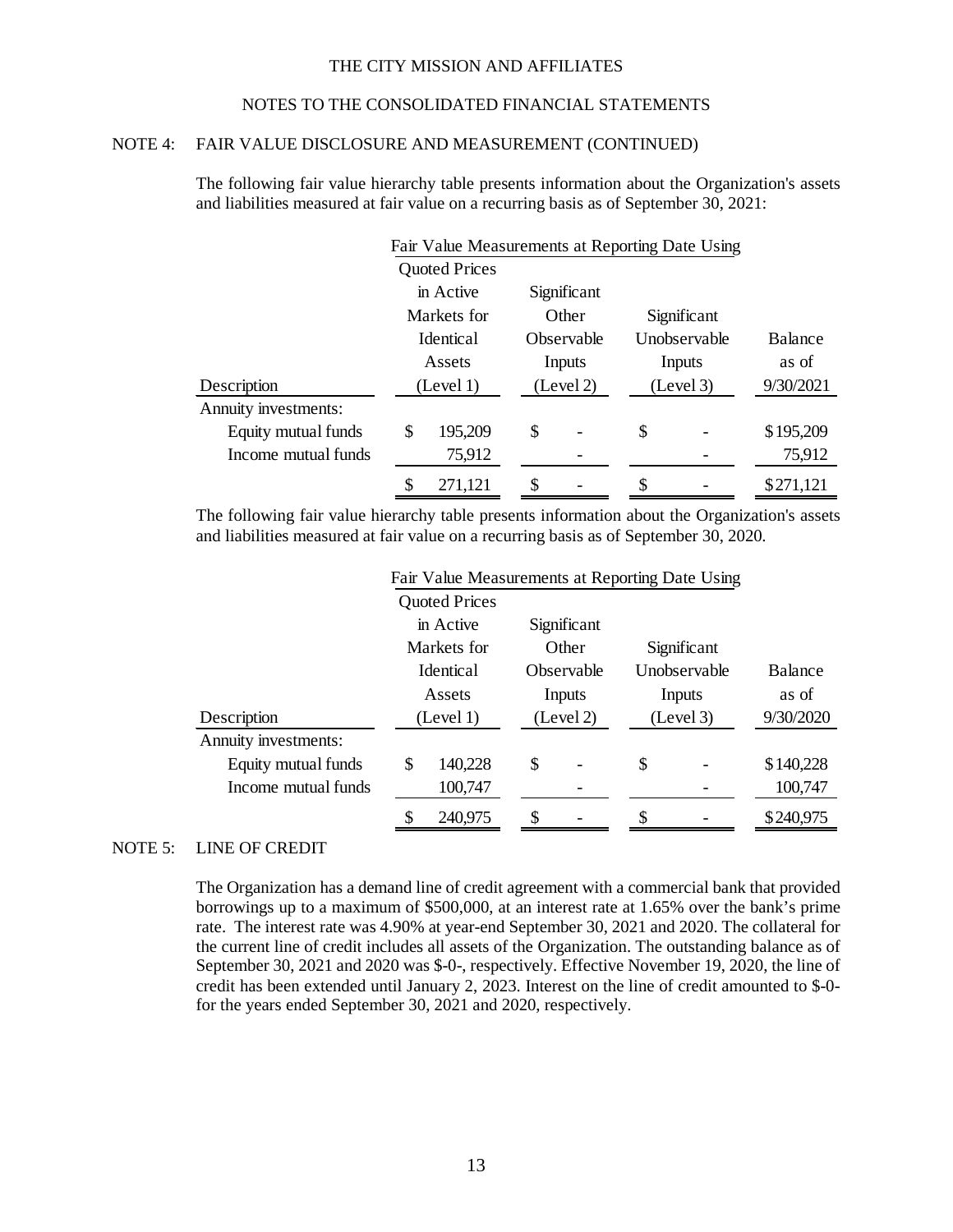#### NOTES TO THE CONSOLIDATED FINANCIAL STATEMENTS

#### NOTE 6: GOVERNMENT ASSISTANCE

On March 27, 2020, the Coronavirus Aid, Relief, and Economic Security Act (CARES Act) was signed. The CARES Act had impact on several matters. The Payroll Protection Program (PPP), administered by the Small Business Administration (SBA), allows eligible companies to apply for government assistance to help businesses keep their workforce employed during the Coronavirus (COVID-19) crisis. On June 5, 2020, the Paycheck Protection Program Flexibility Act of 2020 (PPP Flex) was signed into law. The PPP Flex Act modifies certain provisions related to the forgiveness of loans made under the CARES Act PPP.

On April 14, 2020, the Organization entered into an agreement for government assistance under the PPP. The unsecured PPP Loan had an initial principal amount of \$692,400 maturing on April 14, 2022. The Organization accrued interest of \$3,174 as of September 30, 2020. Prior to September 30, 2021, the Organization received notice that the loan and accrued interest had been forgiven. The funds received as part of the PPP program are reflected as other income in the 2021 statement of activities and changes in net assets.

#### NOTE 7: DEFINED CONTRIBUTION PLAN

The Organization sponsors a defined contribution retirement plan under Section 403(b) of the IRC, which covers full-time employees with three months or more of service, with matching contributions beginning after six months of service. Eligible participants may make contributions to the maximum allowed by the IRC. During the years ending September 30, 2021 and 2020, the Organization made discretionary matching contributions equal to 100% of the first 4% of the salary contributions of eligible participants. Total contributions for the years ended September 30, 2021 and 2020 were \$87,319 and \$89,314, respectively.

## NOTE 8: DONATED MATERIALS AND SERVICES

During the year ended September 30, 2021, The City Mission received donated materials of \$580,437 and donated services of \$16,809. The estimated value of volunteer efforts that did not require specialized skills was \$214,708.

During the year ended September 30, 2020, The City Mission received donated materials of \$447,787 and donated services of \$20,087. The estimated value of volunteer efforts that did not require specialized skills was \$262,552.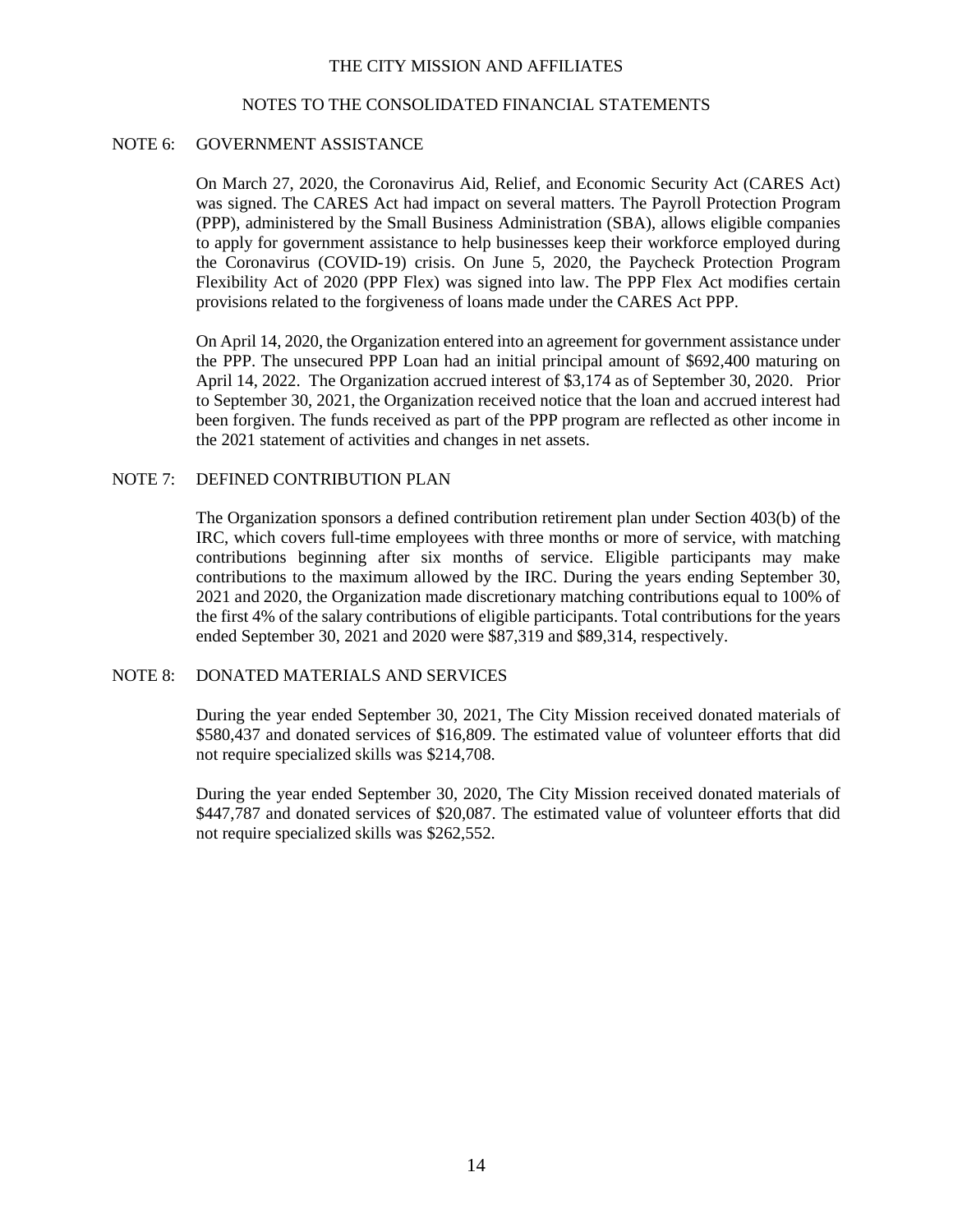#### NOTES TO THE CONSOLIDATED FINANCIAL STATEMENTS

#### NOTE 9: PROPERTY AND EQUIPMENT

Major classifications of property and equipment, their respective costs, and depreciable lives are summarized below:

|                                            |                 |                 | Depreciable    |
|--------------------------------------------|-----------------|-----------------|----------------|
|                                            | 2021            | 2020            | Lives          |
| Land                                       | 1,607,029<br>\$ | 1,607,029<br>\$ | N/A            |
| Land improvements                          | 277,430         | 277,430         | $2 - 20$ years |
| <b>Buildings</b>                           | 12,655,461      | 12,655,461      | $5 - 40$ years |
| <b>Building improvements</b>               | 2,124,363       | 1,679,486       | $5 - 40$ years |
| Furniture and equipment                    | 852,788         | 805,212         | $3 - 10$ years |
| Vehicles                                   | 148,929         | 177,032         | $3 - 5$ years  |
| Construction in process - Capital Campaign | 395,195         | 17,592          |                |
| Construction in process - Other            | 8,235           | 47,868          |                |
| Total at cost                              | 18,069,430      | 17,267,110      |                |
| Less: accumulated depreciation             | (9,470,809)     | (8,897,402)     |                |
| Net property and equipment                 | 8,598,621       | 8,369,708       |                |

Depreciation expense for the years ended September 30, 2021 and 2020 was \$595,097 and \$593,516, respectively.

## NOTE 10: NET ASSETS WITH DONOR RESTRICTIONS

Net assets with donor restrictions are summarized as follows:

|                  | 2021      |               | 2020      |
|------------------|-----------|---------------|-----------|
| Capital campaign | 5,123,420 | <sup>\$</sup> | 3,611,419 |
| Other            | 300,355   |               | 666,786   |
|                  | 5,423,775 |               | 4,278,205 |

Net assets with donor restrictions were released by incurring expenses which satisfied the restricted purposes, or by occurrence of other events specified by donors during the year, with \$558,774 and \$464,401 released during 2021 and 2020, respectively.

#### NOTE 11: CAPITAL CAMPAIGN

The Organization has a capital campaign to add program space at Laura's Home to serve women and children in crisis. The campaign funds will also be used to renovate and improve existing facilities at both Laura's Home and Crossroads. Capital campaign contributions amounted to \$1,697,344 and \$3,774,916 during the years ended September 30, 2021 and 2020, respectively. The contributions are recorded as net assets with donor restrictions and are released from restriction when the funds are spent and related assets are placed in service. Included in ending net assets with donor restrictions are capital campaign contributions of \$5,123,420 and \$3,611,419 as of September 30, 2021 and 2020, respectively.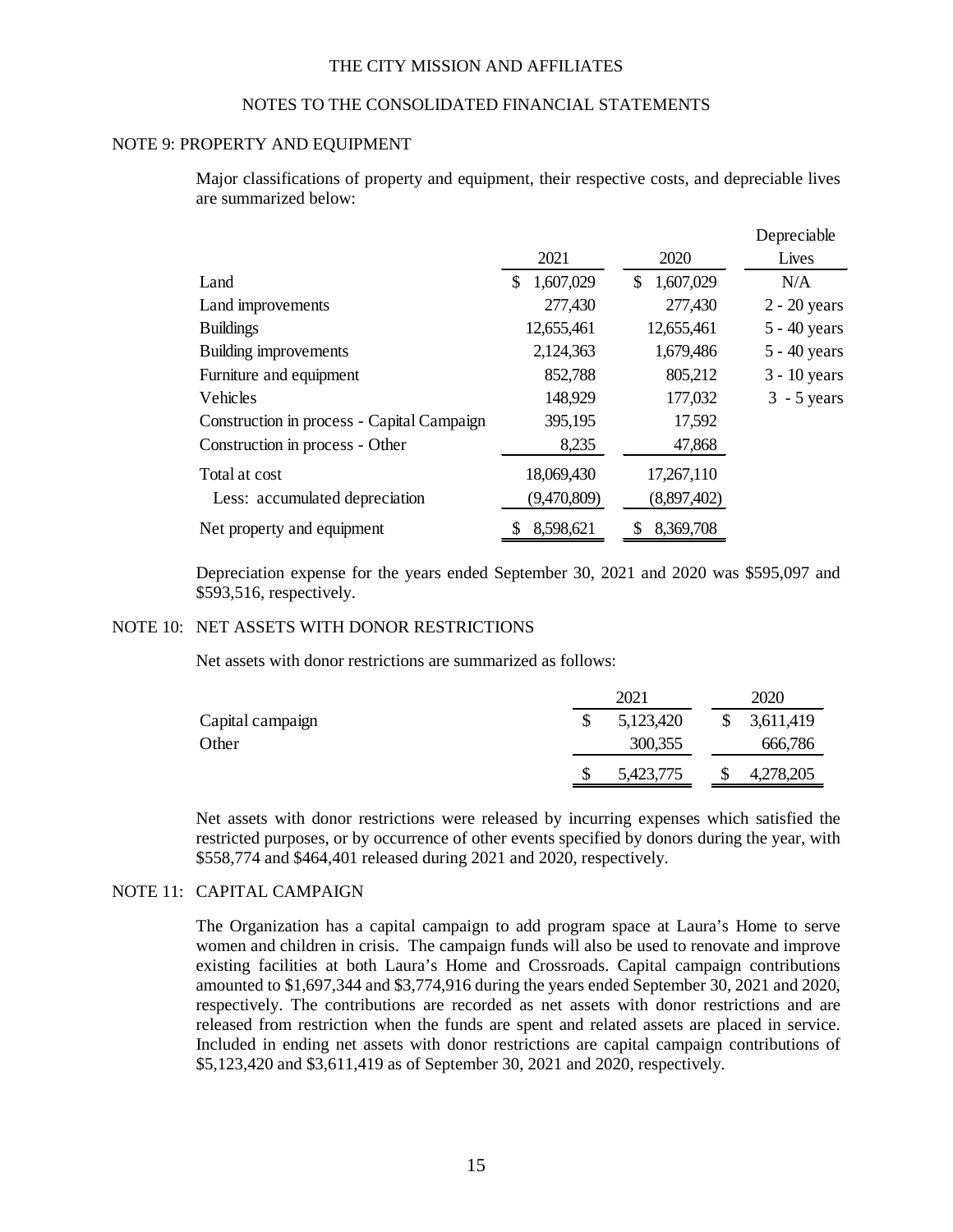#### NOTES TO THE CONSOLIDATED FINANCIAL STATEMENTS

#### NOTE 11: CAPITAL CAMPAIGN (CONTINUED)

In addition, the Organization has gross outstanding pledges of \$397,450 and \$355,250 as of September 30, 2021 and 2020, respectively, of which \$251,450 and \$260,200 is classified as current and \$146,000 and \$95,050 is classified as long term, respectively.

#### NOTE 12: LIQUIDITY AND FUNDS AVAILABLE

The following reflects the Organization's financial assets as of the statement of financial position date, reduced by amounts not available for general use within one year of September 30, 2021 because of contractually imposed or internal designations. Amounts not available include amounts set aside by the Board for growth and sustainability of the Organization that could be drawn upon if the Board approves the action. The Organization's financial assets available within one year of the statement of financial position date for general expenditure are as follows:

|                                                 | 2021         | 2020        |
|-------------------------------------------------|--------------|-------------|
| Cash                                            | \$10,798,579 | \$7,672,530 |
| Receivables                                     | 7,917        | 11,039      |
| Promises to give                                | 681,125      | 1,011,186   |
| Financial assets, at year-end                   | 11,487,621   | 8,694,755   |
| Less amounts available to be                    |              |             |
| used for the capital campaign:                  |              |             |
| Cash - capital campaign                         | 4,725,970    | 3,256,169   |
| Promises to give - current - capital campaign   | 251,450      | 260,200     |
| Promises to give - long-term - capital campaign | 146,000      | 95,050      |
|                                                 | 5,123,420    | 3,611,419   |
| Financial assets available to meet cash needs   |              |             |
| for general expenditures within one year:       | 6,364,201    | \$5,083,336 |

#### NOTE 13: DISCONTINUED OPERATIONS

During 2019, the Organization initiated and committed to selling the designated operating assets of Mission Resource Alliance LLC (MRA). The sale was effective February 1, 2019. In consideration of the transfer of the assets of MRA, for a two year period MRA will receive a ten percent (10%) royalty of gross total billings (less postage) for the retained MRA clients and MRA will receive a seven and one / half (7.5%) royalty of gross total billings (less postage) for all donor acquisitions campaigns for the retained MRA clients. Lastly, the buyer shall provide The City Mission and affiliates with favorable pricing on its fundraising and donor acquisition campaign at a rate similar to the prices previously paid to MRA. Accordingly, the amounts in the consolidated financial statements and related notes reflect discontinued operations accounting.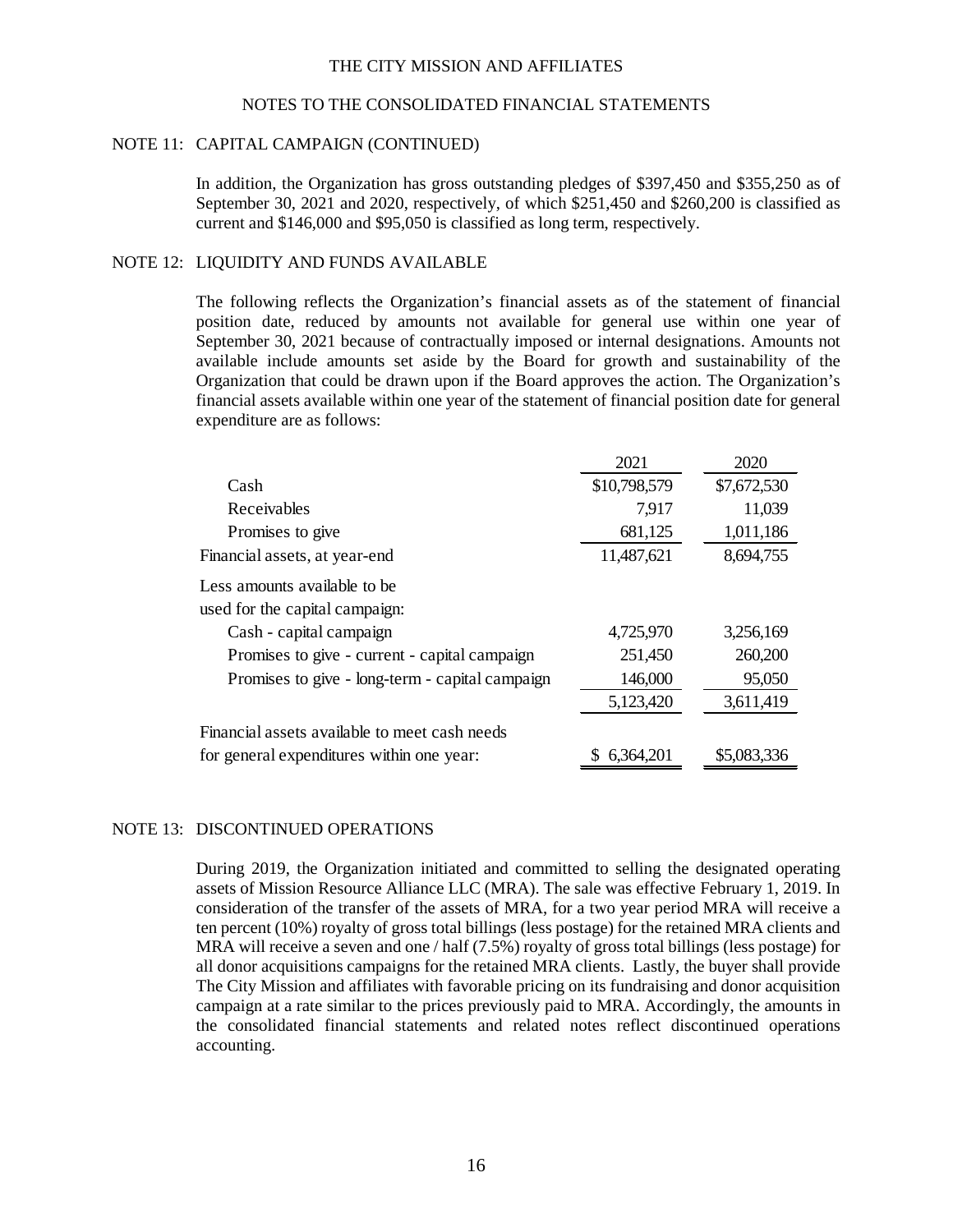## NOTES TO THE CONSOLIDATED FINANCIAL STATEMENTS

#### NOTE 13: DISCONTINUED OPERATIONS (CONTINUED)

The operating results of MRA have been included in discontinued operations in the consolidated statement of activities and changes in net assets, net of eliminations, as follows:

|                                           | 2021 |            |  |  | 2020      |  |  |
|-------------------------------------------|------|------------|--|--|-----------|--|--|
| Revenue                                   |      | \$ 113,077 |  |  | \$112,726 |  |  |
| <b>Expenses</b>                           |      | (27,170)   |  |  | '984`     |  |  |
| Net increase from discontinued operations |      | 85,907     |  |  | \$111,742 |  |  |

The final royalty payment was received during 2021.

#### NOTE 14: SUBSEQUENT EVENTS

The Organization has evaluated subsequent events from the statement of financial position date through November 29, 2021, the date these consolidated financial statements were available to be issued.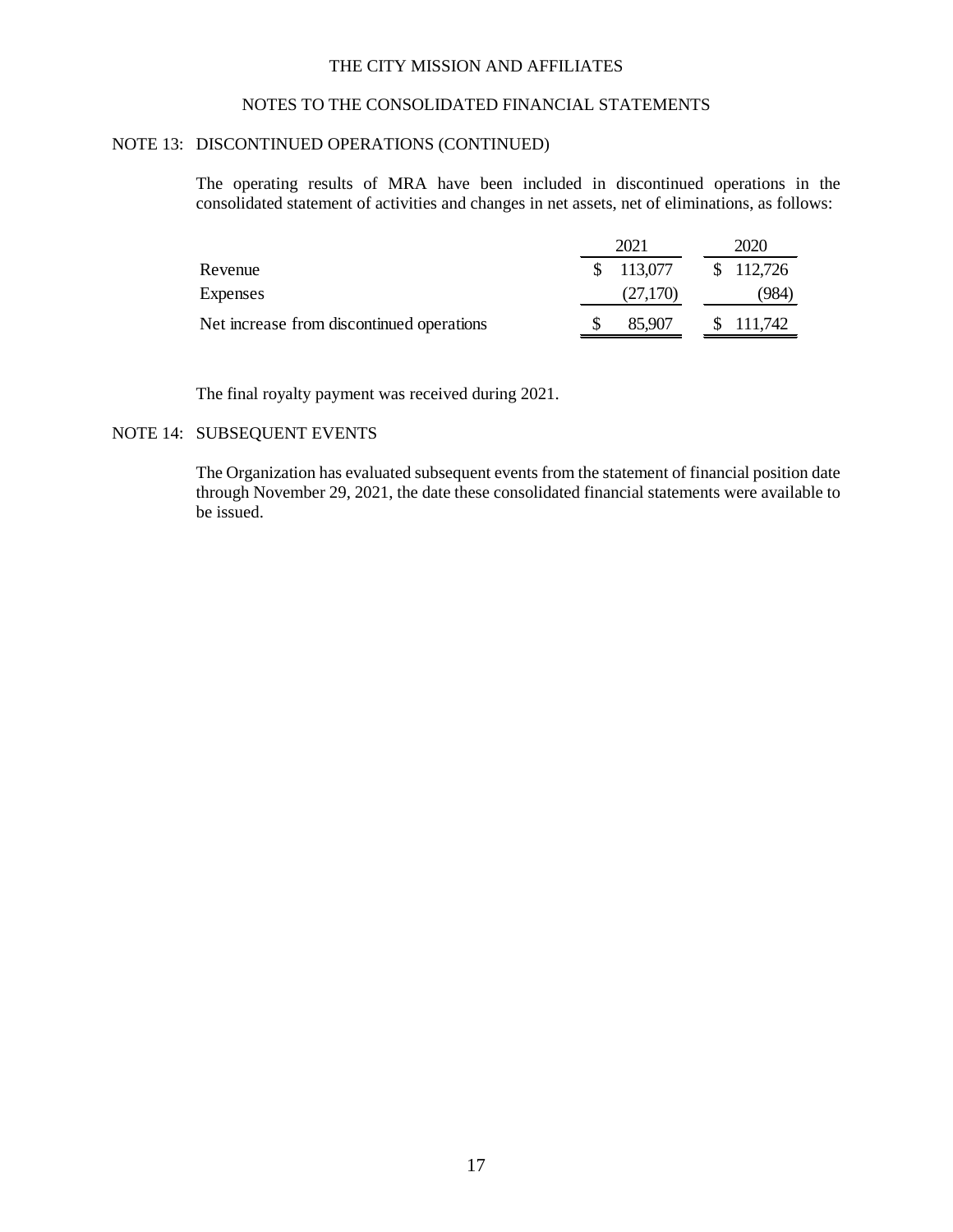# SCHEDULE I - CONSOLIDATING STATEMENT OF FINANCIAL POSITION AS OF SEPTEMBER 30, 2021

# **ASSETS**

|                                        |                          |    |            |               |               |         |              |          |       | Consolidated |
|----------------------------------------|--------------------------|----|------------|---------------|---------------|---------|--------------|----------|-------|--------------|
|                                        | <b>TCM</b>               |    | <b>MRA</b> | <b>TCMSF</b>  | <b>NHP</b>    |         | Eliminations |          | Total |              |
| <b>CURRENT ASSETS:</b>                 |                          |    |            |               |               |         |              |          |       |              |
| Cash and cash equivalents              | 5,741,212                | \$ |            | \$<br>182,607 | $\frac{1}{2}$ | 148,790 | \$           |          | \$    | 6,072,609    |
| Accounts receivable                    | 7,917                    |    |            |               |               |         |              |          |       | 7,917        |
| Promises to give                       | 535,125                  |    |            |               |               |         |              |          |       | 535,125      |
| Investments in affiliates              |                          |    |            | 94,000        |               |         |              | (94,000) |       |              |
| Prepaid expenses                       | 203,695                  |    |            |               |               |         |              |          |       | 203,695      |
| Total current assets                   | 6,487,949                |    |            | 276,607       |               | 148,790 |              | (94,000) |       | 6,819,346    |
| PROPERTY AND EQUIPMENT, NET            | 8,598,621                |    |            |               |               |         |              |          |       | 8,598,621    |
| <b>OTHER ASSETS:</b>                   |                          |    |            |               |               |         |              |          |       |              |
| Restricted cash - capital campaign     | 4,725,970                |    |            |               |               |         |              |          |       | 4,725,970    |
| Promises to give - long-term           | 146,000                  |    |            |               |               |         |              |          |       | 146,000      |
| Property held for New Horizons Program | $\overline{\phantom{a}}$ |    |            |               |               | 411,989 |              |          |       | 411,989      |
| Annuity investments                    | 271,121                  |    |            |               |               |         |              |          |       | 271,121      |
| Total other assets                     | 5,143,091                |    |            |               |               | 411,989 |              |          |       | 5,555,080    |
| Total assets                           | 20,229,661               | S  |            | \$<br>276,607 |               | 560,779 | <b>S</b>     | (94,000) |       | \$20,973,047 |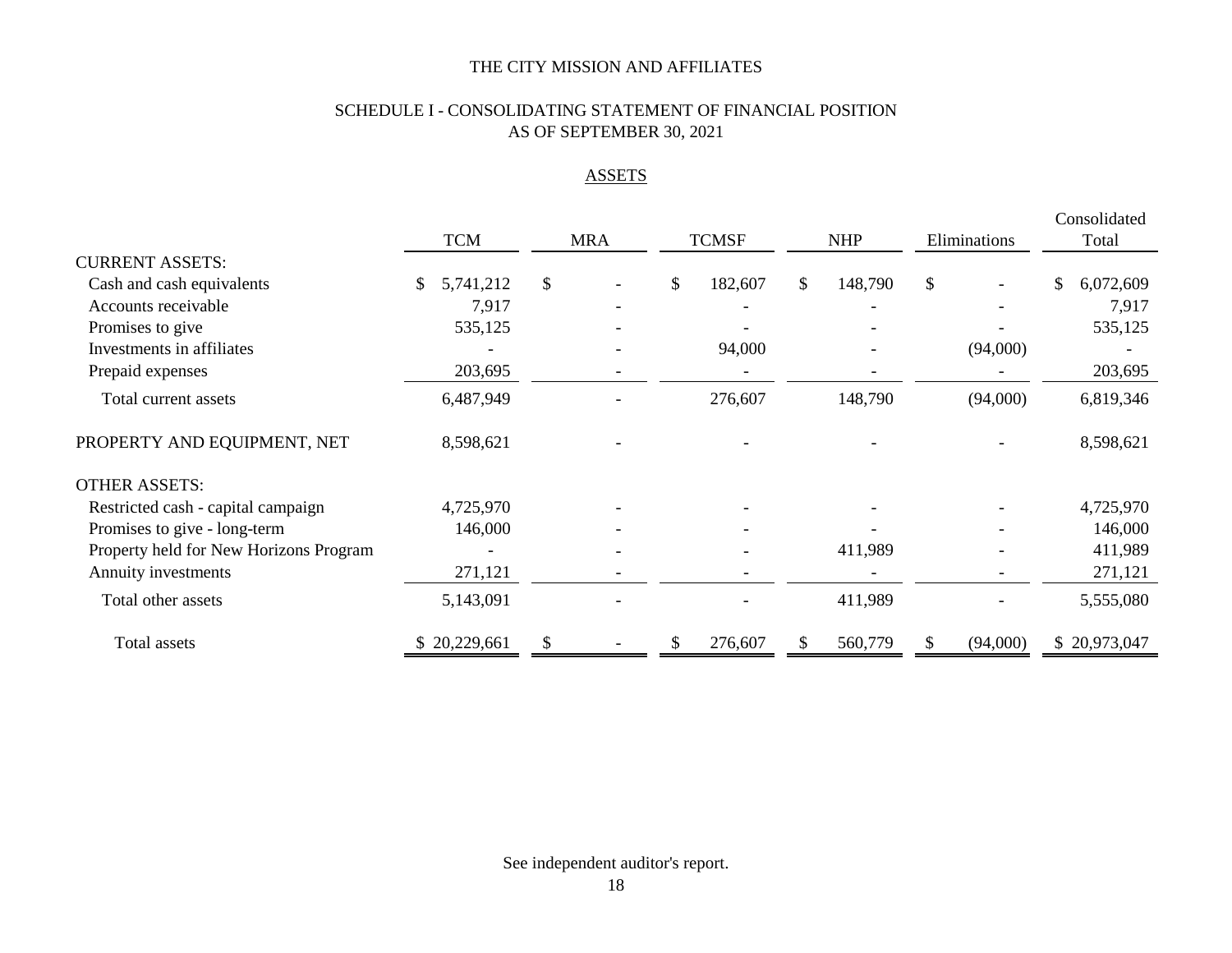# SCHEDULE I - CONSOLIDATING STATEMENT OF FINANCIAL POSITION AS OF SEPTEMBER 30, 2021

## LIABILITIES AND NET ASSETS

|                                  |               |                          |    |              |            |              | Consolidated  |
|----------------------------------|---------------|--------------------------|----|--------------|------------|--------------|---------------|
|                                  | <b>TCM</b>    | <b>MRA</b>               |    | <b>TCMSF</b> | <b>NHP</b> | Eliminations | Total         |
| <b>CURRENT LIABILITIES:</b>      |               |                          |    |              |            |              |               |
| Accounts payable                 | \$<br>369,040 | \$<br>$\qquad \qquad -$  | \$ |              | \$<br>450  | \$           | \$<br>369,490 |
| Accrued vacation                 | 141,806       | $\overline{\phantom{0}}$ |    |              |            |              | 141,806       |
| Accrued payroll                  | 21,578        |                          |    |              |            |              | 21,578        |
| Annuity payment liability        | 99,447        |                          |    |              |            |              | 99,447        |
| Total current liabilities        | 631,871       |                          |    |              | 450        |              | 632,321       |
| <b>NET ASSETS:</b>               |               |                          |    |              |            |              |               |
| Without donor restrictions       | 14,174,015    |                          |    | 276,607      | 560,329    | (94,000)     | 14,916,951    |
| With donor restrictions          | 5,423,775     |                          |    |              |            |              | 5,423,775     |
| Total net assets                 | 19,597,790    |                          |    | 276,607      | 560,329    | (94,000)     | 20,340,726    |
| Total liabilities and net assets | \$20,229,661  |                          | S  | 276,607      | 560,779    | (94,000)     | \$20,973,047  |